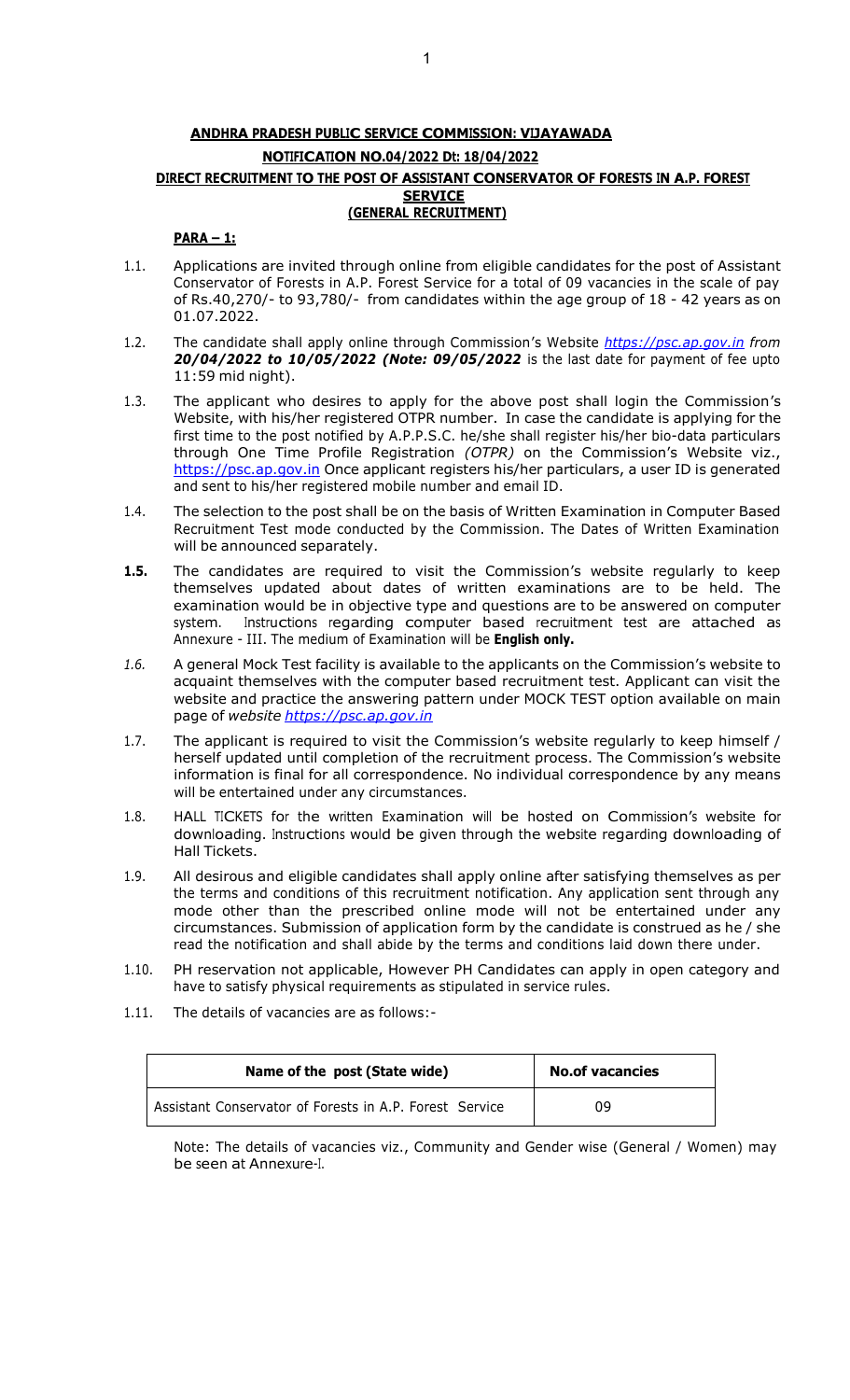#### **PARA-2: ELIGIBILITY:**

- i. He / She should be of sound health, active habits and free from any bodily defect or infirmity rendering him/her unfit for such service:,
- ii. His / Her character and antecedents should be such as to qualify him/her for such service:,
- iii. He /She should possess the academic and other qualifications prescribed for the post: and
- iv. He/ She is a citizen of India:

Provided that no candidate other than a citizen of India may be appointed except with the previous sanction of the State Government and except in accordance with such conditions and restrictions as they may be laid down. Such sanction shall not be accorded unless the State Government are satisfied that sufficient number of citizens of India, who are qualified and suitable are not available.

#### **PARA-3: EDUCATIONAL QUALIFICATIONS:**

The candidate should possess the prescribed academic qualification as on the date of this notification. **In respect of other than prescribed Educational Qualifications, claiming equivalence, the decision of the concerned department (Unit Officer) shall be final.** 

**Note:** If the applicant possesses an equivalence of qualification other than prescribed qualification in the Commission's notification, applicant should produce a copy of the Government Orders to the Commission in advance within 10 days of last date for submitting applications, failing which their application will be rejected.

| <b>Name of the Post</b>                                        | <b>Educational Qualification</b>                                                                                                                                                                                                                                                                                                                                                                                                                                                                                                                                                                                                                              |
|----------------------------------------------------------------|---------------------------------------------------------------------------------------------------------------------------------------------------------------------------------------------------------------------------------------------------------------------------------------------------------------------------------------------------------------------------------------------------------------------------------------------------------------------------------------------------------------------------------------------------------------------------------------------------------------------------------------------------------------|
| Assistant Conservator<br>of Forests in A.P.<br>Forest Service. | Must possess a Bachelor's Degree of a University in India<br>established or incorporated by or under a Central Act, or<br>State Act or a Provincial Act or an Institution recognized by<br>the University Grants Commission or any equivalent<br>qualification in the following subjects:-<br>Agriculture<br>L.<br>H.<br>Botany<br>III.<br>Chemistry<br>IV.<br><b>Computer Applications/Computer Science</b><br>V.<br>Engineering<br>(Agriculture/Chemical/Civil/Computer/Electrical/Ele<br>ctronics/Mechanical)<br><b>Environmental Science</b><br>VI.<br>VII.<br>Forestry<br>VIII.<br>Geology<br>Horticulture<br>IX.<br>X.<br>Mathematics<br>XI.<br>Physics |
|                                                                | XII.<br><b>Statistics</b>                                                                                                                                                                                                                                                                                                                                                                                                                                                                                                                                                                                                                                     |
|                                                                | XIII.<br>Veterinary Science<br>Zoology.<br>XIV.                                                                                                                                                                                                                                                                                                                                                                                                                                                                                                                                                                                                               |
|                                                                | (As per, G.O.Ms.No.159, Environment, Forests, Science &                                                                                                                                                                                                                                                                                                                                                                                                                                                                                                                                                                                                       |
|                                                                | Technology (For-V) Department, dated: 08.12.2008).                                                                                                                                                                                                                                                                                                                                                                                                                                                                                                                                                                                                            |

**Physical Requirements**: G.O.Ms.No.159, Environment, Forests, Science & Tech.(For.V)Dept., Dt.08.12.2008, G.O.Ms.No.147 Fin(HR-I Plg- Policy)Dept., Dt.06/08/2016, No person shall be eligible for appointment by Direct Recruitment unless:

# **For Men:**

- a. He is not less than 163 Cms. in height;
- b. He has 79 Cms. around the chest on expiration and must have on full inspiration, an expansion of not less than 5 Cms; and
- c. He is able to walk 25 Kms. in Four (4) hours.

#### **For Women:**

- She is not less than 150 Cms. in height;
- ii. She has 74 Cms. around the chest on expiration and must have on full inspiration,
- an expansion of not less than 5 Cms; and
- iii. She is able to walk 16 Kms. in four (4) hours

Provided further that in the case of candidates belonging to Scheduled Tribes and races such as Gurkhas, Nepalese, Assamese, Meghalaya, Ladakh, Nagaland, Manipuri, Goutha, Kashmir, Sikkimese, Bhutanese and Tripura, the minimum standard of height shall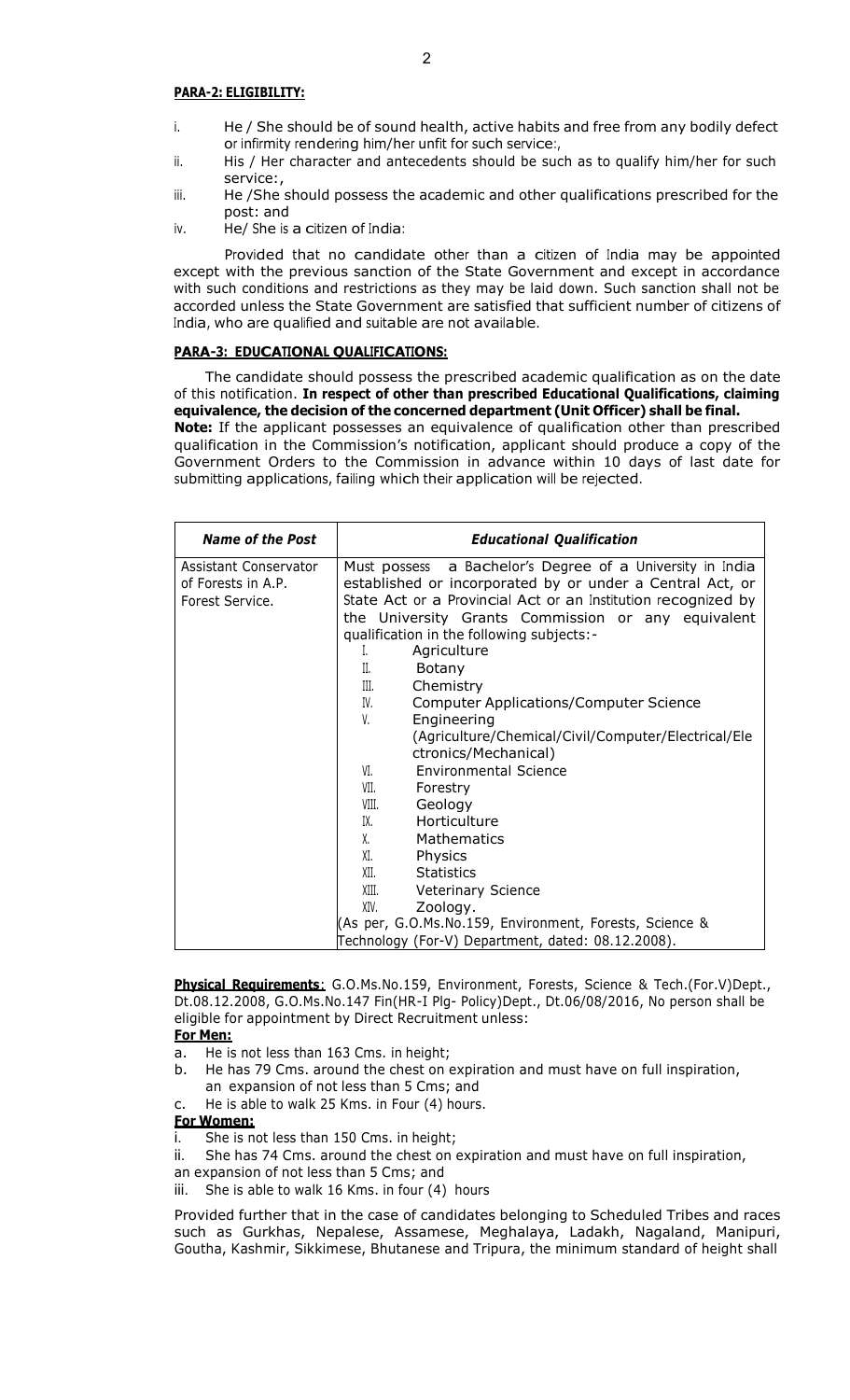be as follows: Men:152 Cms. Women :145 Cms *N.B:1.*Computer Proficiency Test (Qualifying Test) will be conducted as per G.O.Rt.No.644, General Administration (Ser-A) Dept., dated: 20-03-2019. The details of Scheme & Syllabus has been shown in Annexure-II.

2. Must undergo a medical examination to be conducted by the Medical Board and produce a health certificate signed by the Medical Board in the form prescribed by article 49 of the Civil Service Regulations testifying to the candidates sound hearing and general physical fitness for outdoor work in the Forest Department and to the fact that he bears on his body marks of successful vaccination.

#### **PARA- 4 RESERVATIONS:**

4.1. There will be reservations in direct recruitment in respect of Scheduled Tribes, Scheduled Castes, Backward Classes, Economically Weaker Sections, Meritorious sports person and Women as per Rule 22 and 22 (A) of A.P. State and Subordinate Service Rules.

#### **"NOTE: The candidates belonging to SC, ST, BC, EWS & PH and who avails upper age relaxation will also be considered for open category vacancies"**

- 4.2. In the case of candidates who claim the benefit of reservation or relaxation from upper age limit on the basis of Caste/Tribe or Community the basic document of proof of Community will be the Certificate issued by the Revenue Authorities not below the rank of Tahsildar in the case of SC/ST/EWS and Non Creamy Layer Certificate issued by the Revenue Authorities in the case of Backward Classes. The list of Caste/Tribe/Community is as incorporated in Schedule-I of above Rules. The list is also appended at Annexure –IV. The candidates have to produce proof of the community claimed in their application at all stages of selection along with the certificates relating to Educational Qualifications etc.,. Subsequent claim of change of community will not be entertained.
- 4.3. Caste & Community: Community Certificate issued by the competent authority in terms of G.O. Ms No. 58, SW (J) Dept., dt.12/5/97 should be submitted at appropriate time. As per A.P. State and Subordinate Service Rules, Rule -2(28) Explanation: In so far as claiming for SC reservation is concerned, No person who professes a religion different from Hinduism shall be deemed a member of Schedule Caste. However, scheduled caste converts to Buddhism deemed to be scheduled caste. BCs, SCs, STs & EWS belonging to other States are not entitled for reservation.
- 4.4. There shall be Reservation to Women horizontally to an extent of 33 1/3% in terms of rule 22 –A of APSSS Rules as per G.O. Ms. No. 63, GA (Ser-D) Dept., dated: 17.04.2018.
- 4.5. The reservation to meritorious sports persons will apply as per G.O.Ms.No.13, GA (Ser-D) Dept., dated: 23.01.2018, G.O.Ms.No.74, Youth, Advancement, Tourism and Culture (Sports) Dept., dated: 09.08.2012, G.O.Ms.No.473, Youth, Advancement, Tourism and Culture (Sports) Dept., dated: 03.12.2018 and G.O.Ms.No.08, Youth, Advancement, Tourism and Culture (Sports) Dept., dated: 23.11.2020.
- 4.6. Reservation to BC-E group will be subject to the adjudication of the litigation before the Hon'ble Courts including final orders in Civil Appeal No: 2628-2637 of 2010 in SLP(C). No. 7388-7397 of 2010, dated. 25/03/2010 and orders from the Government.
- 4.7. The candidates claiming status of non-creamy layer of Backward Class have to obtain a Certificate in terms of G.O.Ms.No.3, Backward Classes Welfare (C-2) Department, Dated 04.04.2006 read with G.O.Ms.No.26 Backward Classes Welfare(C) Department, Dated 09.12.2013 regarding their exclusion from the Creamy Layer from the competent authority (Tahasildar) and produce the same at appropriate time of verification**.** In case of failure to produce the same on the day of verification, the Candidature will be considered against open competition even if he/she is otherwise eligible in all aspects.
- 4.8. Candidates who migrated from Telangana to Andhra Pradesh between 2<sup>nd</sup> June, 2014 and 1st June, 2021 as per G.O.Ms.No. 130, General Administration (SPF&MC) Department, dated.29.10.2019 and as per terms laid down in circular memo no.4136/SPF & MC/2015-5, Dated.20.11.2017 of Government of Andhra Pradesh shall obtain the Local Status Certificate from competent authority and produce at the time of verification.
- 4.9. Economically Weaker Sections means the persons who are not covered under existing scheme of reservations for the SCs, the STs and Socially and Educationally Backward Classes and whose gross annual family income is below Rs.8.00 lakh are identified as Economically Weaker Sections for the benefit of reservations. The persons seeking the benefit of reservation under EWS category shall obtain the necessary EWS Certificate issued by the Tahsildar concerned and produce at an appropriate time to the Commission as per G.O.Ms.No:73 GA(SER-D)Dept,Dt:04-08-2021.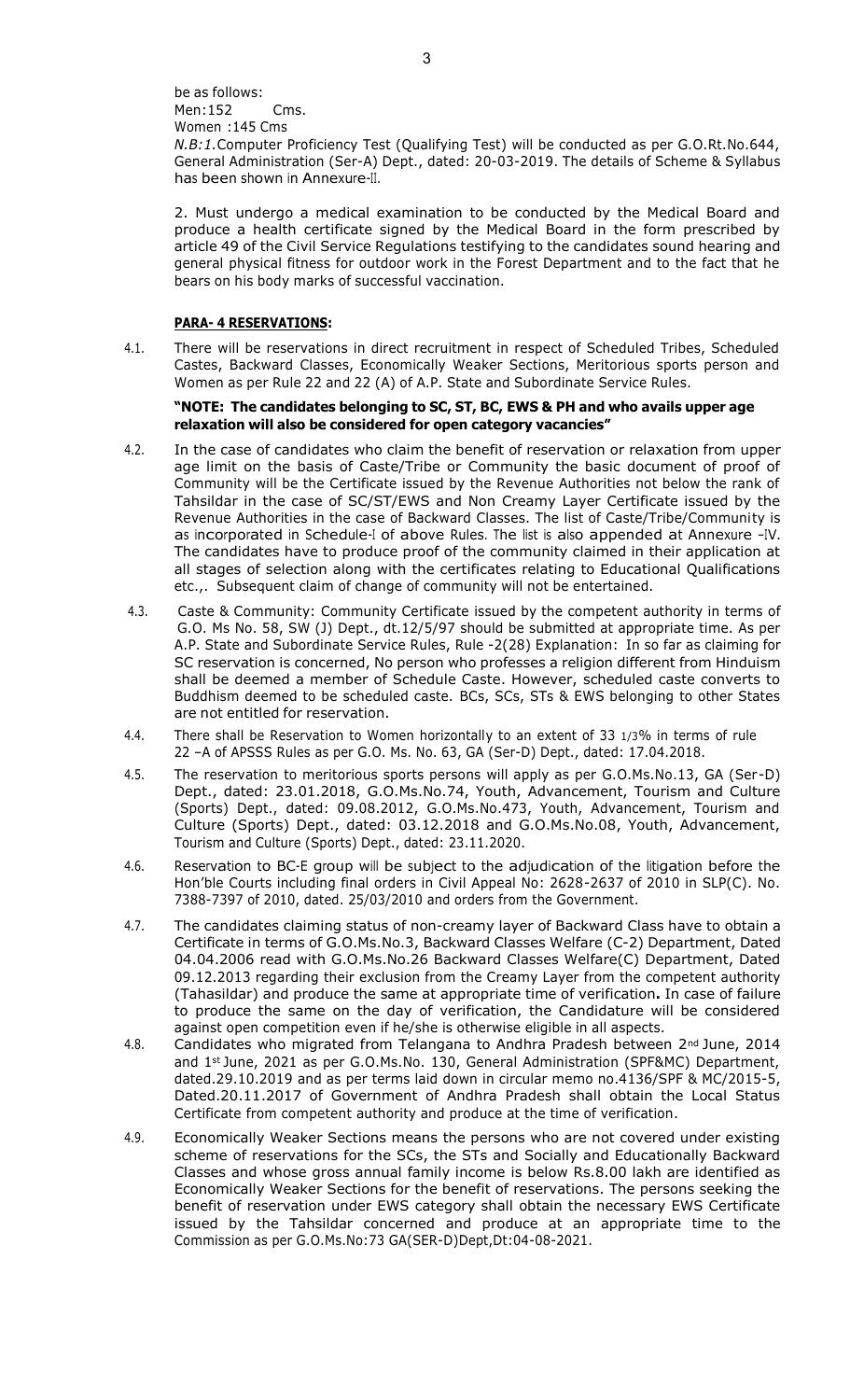#### **4.10. Reservation for local candidates is not applicable, as the post is State Cadre allotment.**

4.11. The reservations and relaxations to different categories/communities are applicable only in case of availability of vacancies to the respective category/ community as announced through this notification.

# **PARA- 5 AGE:**

5.1. Minimum 18 years & Maximum 42 years as on 01/07/2022, as per G.O.Ms.No.105, GA (Ser-A) Dept., Dt.27.09.2021.

N.B.: No person shall be eligible if less than 18 years and is more than 42 years.

5.2. Age Relaxation is applicable to the categories as detailed below:

| <b>S. No.</b> | <b>Category of candidates</b>                                                                                    | <b>Relaxation of age</b><br>permissible                                                                                                                                     |
|---------------|------------------------------------------------------------------------------------------------------------------|-----------------------------------------------------------------------------------------------------------------------------------------------------------------------------|
| 1.            | SC, ST, BCs and EWS                                                                                              | 5Years                                                                                                                                                                      |
| 2.            | Ex-Service men                                                                                                   | Shall be allowed to deduct from<br>his age a period of 3 years in<br>addition to the length of service                                                                      |
| 3.            | N.C.C. (who have worked as Instructor in<br>N.C.C.)                                                              | rendered by him in the armed<br>forces / NCC.                                                                                                                               |
| 4.            | Regular A.P. State Government Employees<br>(Employees of Corporations, Municipalities<br>etc. are not eligible). | Allowed to deduct from his age<br>the length of regular Service<br>under State Government up to a<br>maximum of five years for the<br>purposes of the maximum age<br>limit. |

#### *EXPLANATION:*

Provided that the persons referred to at Sl.Nos.3 & 4 above shall, after making the deductions referred to in sub Rule 12 (c) (i) & (ii) of A.P. State and Subordinate Service Rules not exceed the Maximum age limit prescribed for the post.

The age relaxation for Ex-Servicemen is applicable for those who have been released from Armed Forces other than by way of dismissal or discharge on account of misconduct or inefficiency.

#### **PARA - 6 HOW TO APPLY:**

STEP-I: The applicant desires to apply for the post shall login the Commission's Website with his/her registered OTPR number. Candidate applying for the first time for any notification has to first fill the OTPR application carefully to obtain OTPR ID. While filling the OTPR, the candidate has to ensure that the particulars are filled correctly. The Commission bears no responsibility for the mistakes, if any, made by the candidates. If candidates choose to modify they may do so by clicking the modify OTPR make the modification, save them and proceed to STEP-II .

**STEP-II:** The applicant has to login in the Commission's website with the user name (OTPR ID) and the password set by candidate. After login, the applicant has to click on the "Online Application Submission" present in the bottom right corner of the Commission's website.

**PAYMENT PROCESS:** The applicant now has to click on the payment link against the notification number that he wants to apply. The basic details required for calculation of the fee and age relaxation will be pre-populated from the OTPR data. The applicant has to verify all the details that are displayed. Once the payment form is submitted, the respective details (used for calculation of fee and age relaxation) will not be altered in any stage of application processing. Hence, if any details are to be changed, applicant should use the modify OTPR link, modify the details, save it and again click on application payment link.

**STEP-III:** After checking all the data and ensuring that the data is correct the applicant has to fill application specific data such as Local/Non Local status, white card details etc., which are also used to calculate the fee. Once all the data is filled appropriately, the applicant has to submit the payment form. On successful submission, the payment reference ID is generated and is displayed on the screen. By clicking "OK" the applicant is shown the various payment options where he/she can select any one among them and complete the payment process as given on the screen.

**STEP-IV:** Once the payment is successful, payment reference ID is generated. Candidates can note the payment reference ID for future correspondence. Thereafter the applicant is directed to the application form. Applicant should provide the payment reference Id generated along with the other details required for filing the application form (other fields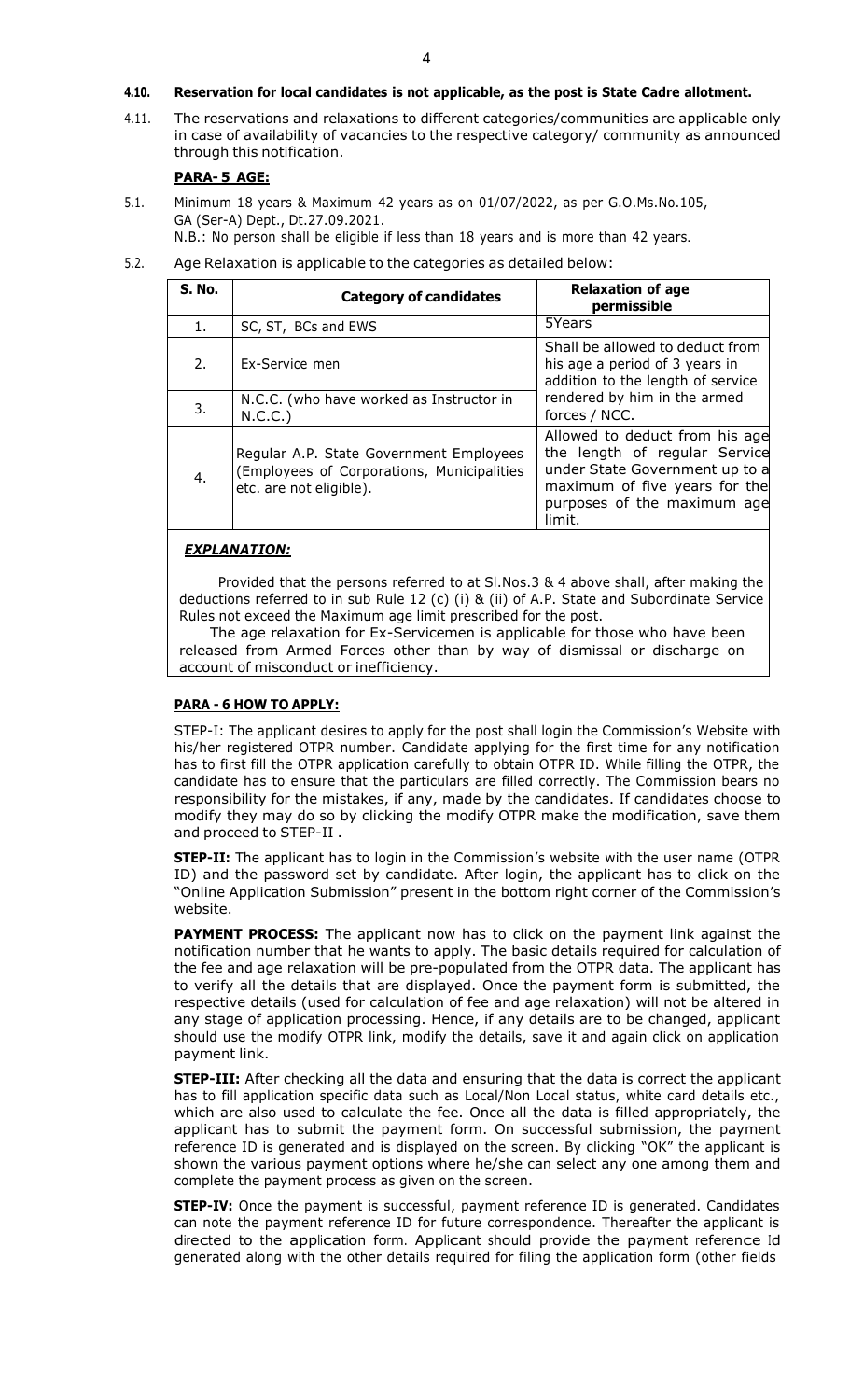like OTPR ID and fees relaxations details will be pre-populated from the data submitted in the payment form for respective notification). The applicant should check the data displayed thoroughly and should fill the application specific fields like qualification details, examination centre etc., carefully and submit the application form. Once the application is submitted successfully then application receipt is generated. The applicant is requested to print and save the application receipt for future reference/correspondence.

**NOTE:** Applicant shall note that the data displayed from OTPR at the time of submitting the application will be considered for the purpose of this notification only. Any changes made by the applicant to OTPR data at a later date shall not be considered for the notification on hand.

**STEP-V:** In any case if the payment process is not submitted successfully, then the applicant should start the fresh payment process as mentioned in STEP-II.

**STEP-VI:** Once the application is submitted successfully, correction in application form will be enabled. The corrections can be made in the application form itself. Fields which affect the name, fee and age relaxations are not enabled for corrections.

#### **NOTE:**

A. The Commission is not responsible, for any omissions made by the applicant in bio-data particulars while submitting the application form online. The applicants are therefore, advised to strictly follow the instructions given in the user guide before submitting the application.

B. All the candidates are requested to submit their application with correct data. It is noticed that some of the candidates are requesting for change in the data, after submission of the application. It is informed that such requests shall be allowed on payment of Rs.100/- (Rupees hundred only) for each correction. However changes are not allowed for name, fee and age relaxation. No manual application for corrections shall be entertained. Corrections in the application will be enabled after the last date of the submission of application and will be allowed up to 7 days only from the last date of applications.

C. The particulars furnished by the applicant in the application form will be taken as final. Candidates should, therefore, be very careful in uploading / submitting the application form online.

D. Incomplete/incorrect application form will be summarily rejected. The information if any furnished by the candidate subsequently will not be entertained by the Commission under any circumstances. Applicants should be careful in filling-up the application form and submission. If any lapse is detected during the scrutiny, the candidature will be rejected even though he/she comes to the final stage of recruitment process or even at a later stage and also liable for punishment as per Para 14.1 of this notification.

E. Before uploading/submission application form, the candidates should carefully ensure his/her eligibility for this examination. No relevant column of the application form should be left blank; otherwise application form will not be accepted.

#### **PARA - 7: (a) FEE:**

- 7.1 Applicant must pay Rs. 250/- (Rupees two hundred and fifty only) towards application processing fee and Rs 120/- (Rupees one hundred twenty only) towards examination fee.
- 7.2 However, the following categories of candidates are exempted from payment of examination fee Rs.120/- only.
	- i) SC, ST, BC, EWS and Ex. service men.
	- ii) Families having household supply white card issued by civil supplies Department, A.P. Government. (Residents of Andhra Pradesh)
	- iii) Un-employed youth *as per G.O.Ms.No.439, G.A (Ser- A) Dept., dated: 18/10/1996* should submit declaration at an appropriate time to the Commission.
	- iv) Applicants belonging to the categories mentioned above hailing from other States are not entitled for exemption from payment of fee and not entitled for claiming any kind of reservation.
	- v) Candidates belonging to other States shall pay the prescribed fee of Rs.120/- (Rupees one hundred and twenty only), along with processing fee of Rs. 250/- (Rupees two hundred and fifty only) through different channels as indicated at Para-6. Otherwise such applications will not be considered and no correspondence on this will be entertained.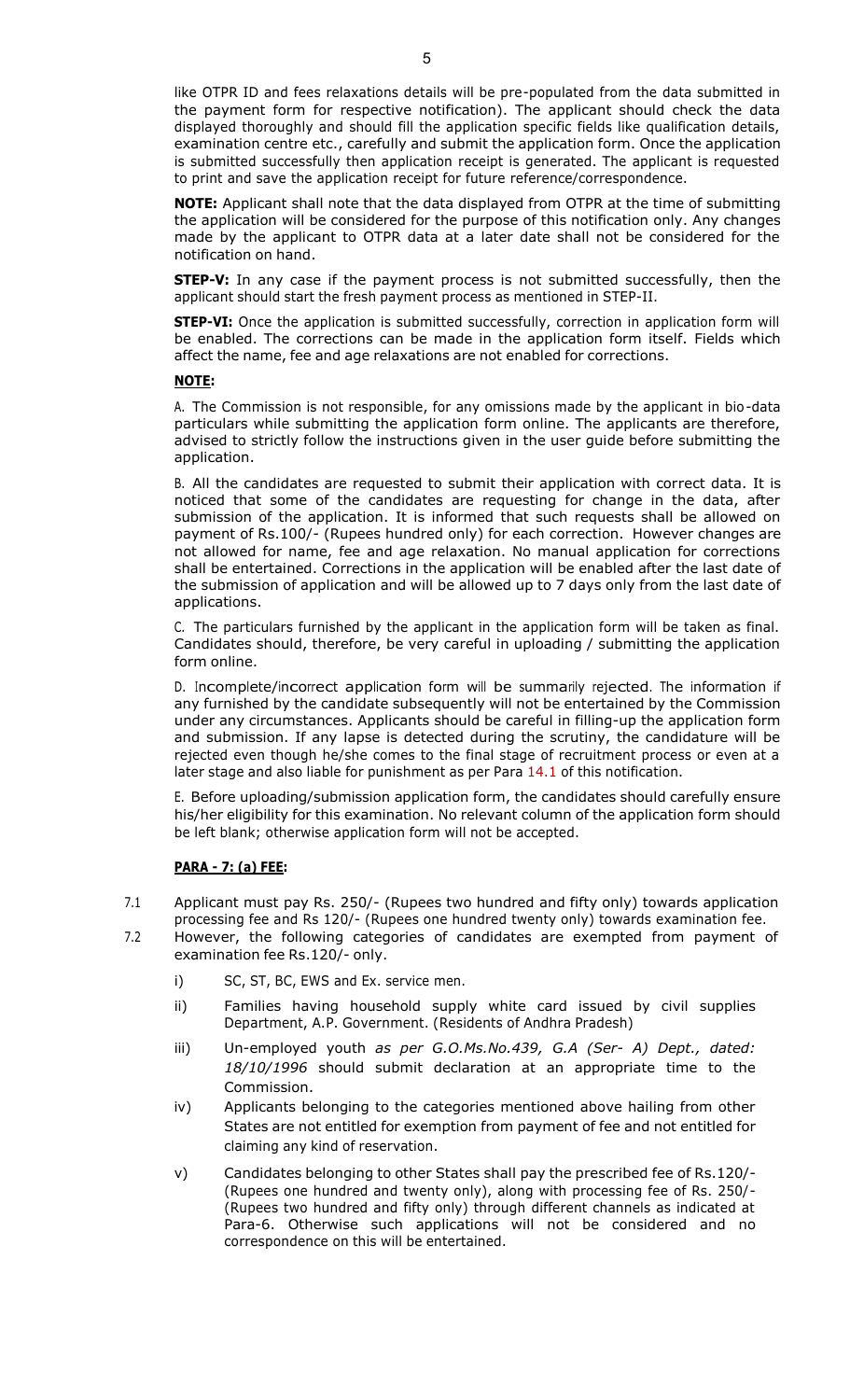7.3 b) MODE OF PAYMENT OF FEE:

- i) The Fee mentioned in the above paragraph is to be paid online using Payment Gateway using Net Banking/ Credit card / Debit Card**.** The list of Banks providing service for the purpose of online remittance of Fee will be available on the Website.
- ii) The fee once remitted shall not be refunded or adjusted under any circumstances. Failure to pay the examination fee and application fee (in nonexempt case) will entail total rejection of application.
- 
- iii) IPOs / Demand Drafts are not accepted.<br>iv) In case of corrections Rs.100/- per corre In case of corrections Rs.100/- per correction will be charged. However changes are not allowed for Name, Fee and age relaxation.

#### **PARA-8: SCHEME OF EXAMINATION:-**

The Scheme & Syllabus for the examination has been shown in Annexure-II.

# *PARA - 09: CENTRES FOR THE EXAMINATIONS:*

The centres of examination will be announced separately. The applicant may choose the Test centre with three preferences. However the Commission reserves the right to allot the applicant to any centre of examination depending on the availability of the resources like centers / systems.

# **PARA – 10 RESOLUTION OF DISPUTES RELATED TO QUESTION PAPER, ANSWER KEY AND OTHER MATTERS:**

- 10.1. The Commission would publish answer key(s) for the question paper(s) on its website after conduct of the examination. If the candidates have any objections with regard to the key / questions they shall have to file the objections within three days after publication of the key in the prescribed proforma available in the website.
- 10.2. The objections received if any, would be examined and the decision of the Commission in this regard shall be final. Any objection filed after expiry of specified time would not be entertained.
- 10.3. With regard to situation where there is deletion of questions, if any, from any paper, scaling (proportionate increase) would be done for that particular part of the paper to the maximum marks prescribed for the paper and the marks would be rounded off to 2 decimals to determine the merit of the candidate.

# **PARA -11 NOTE ON IMPORTANT LEGAL PROVISIONS GOVERNING THE RECRUITMENT PROCESS:**

- 11.1. Vacancies: The recruitment will be made to the vacancies notified only. There shall be no waiting list as per G.O. Ms. No. 81, General Administration (Ser. A) Department, Dated 22/02/1997, G.O.Ms.No.544, General Administration (Ser. A) Department, Dated: 04.12.1998 and Rule 6 of APPSC Rules of procedure. In any case, no cognizance will be taken by Commission of any vacancies arising or reported after the completion of the selection and recruitment process or the last date as decided by the Commission as far as this Notification is concerned, and these will be further dealt with as per G.O. & Rule cited above. As per G.O.Ms.No:139 Finance HR (I) Planning Policy Dept., dt:28/07/2016 Rule 7 of APPSC Rules of procedure regarding relinquished vacancies has been deleted.
- 11.2. The Recruitment will be processed as per this notification and also as per the Rules and Instructions issued by the Government and also as decided by the Commission from time to time. A.P. Forest service issued in G.O.Ms.No.154 Environment, Forests, Science & Technology (For-V) Department, dated 18/11/97, G.O.Ms.No.159, Environment, Forests, Science & Technology (For-V) Department, dated: 08.12.2008,G.O.Ms.No.147 Finance(HR-1.Plg.Policy) Department ,Dt:06/08/2016 and special rules / Adhoc rules governing the recruitment and other related GOs, rules etc., are applicable.
- 11.3. Rules: The various conditions and criteria prescribed herein are governed by the A.P. State and Subordinate Service Rules, 1996 read with the relevant Special Rules applicable to any particular service in the departments. Any guidelines or clarification is based on the said Rules, and, in case of any necessity, any matter will be processed as per the relevant General and Special Rules as in force.
- 11.4. The Commission is empowered under the provisions of Article 315 and 320 of the Constitution of India read with relevant laws, rules, regulations and executive instructions and all other enabling legal provisions in this regard to conduct examination for appointment to the posts notified herein, duly following the principle of order of merit as per Rule 3(vi) of the APPSC Rules of Procedure read with relevant statutory provisions and ensuring that the whole recruitment and selection process is carried out with utmost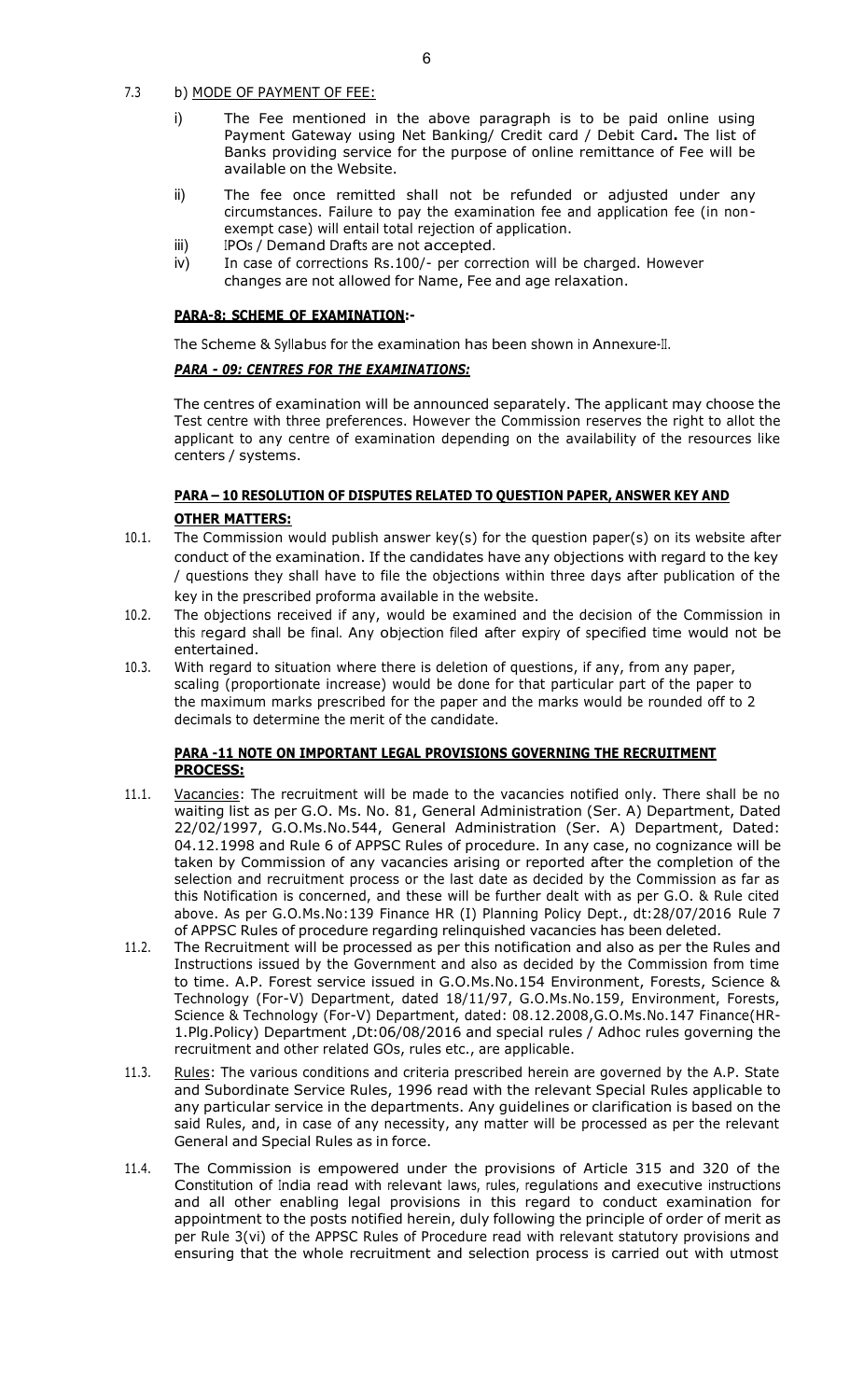regard to secrecy and confidentiality so as to ensure that the principle of merit is scrupulously followed.

- 11.5. Scheme is prescribed as per G.O.RT.No.644, General Administration (Ser.A) Department, Dt: 20/03/2019 read with G.O.Ms.No.58, GA (Ser.A) Dept., dt:26/06/21.
- 11.6. The persons already in Government Service/ Autonomous bodies/ Government aided institutions etc., whether in permanent or temporary capacity or as work charged employees are however required to inform, in writing, to their Head of Office/ Department that they have applied for this recruitment.
- 11.7. A candidate shall be disqualified for appointment, if he himself or through relations or friends or any others has canvassed or endeavored to enlist for his candidature, extraneous support, whether from official or non-official sources for appointment to this service.
- 11.8. The Degrees through Open Universities / Distance Education mode shall required to have recognition by the Distance Education Council, Government of India. Unless such Degrees have been recognized by the D.E.C. they will not be accepted for purpose of Educational Qualification. The onus, in case of doubt, of Proof of recognition by the D.E.C. that their Degrees / Universities have been recognized, rests with the candidate. Candidates may also refer G.O.R.T.No.143, Higher Education (EC) Dept., Dated: 11.07.2018 and the Supreme Court judgment CA Nos.17869 -17870/2017 dated: 03.11.2017 in this connection.

#### **PARA- 12 The candidate shall go through the Annexures appended to the notification before filling the application form :**

Annexure- I- Break up of vacancies Annexure- II- Scheme & Syllabus Annexure- III- Instructions to candidates Annexure- IV- LIST OF SC / ST /BC's

#### **PARA-13: PROCEDURE OF SELECTION:**

- 13.1. The selection to this recruitment notification will be based on the Merit in the written Exam to be held as per the Scheme and Syllabus shown at Annexure - II. The selection of candidates for appointment to the post will be made on the basis of Written Examination.
- 13.2. Appearance in all the papers of examination (computer based test) is compulsory. Absence in any of the papers will automatically render the disqualification of the candidature.
- 13.3. The standard for the examination and the cut off marks for various categories for selection shall be fixed by the Commission. However the candidates have to secure minimum qualifying marks to be short listed for selection against respective vacancies. The minimum qualifying marks on aggregate for the vacancies notified under different categories are as follows as per G.O.Ms.No.103, G.A. (Ser.A) Dept., dt.03.02.1967 and amendments from time to time.

| 1. Open competition & EWS | 40%             |
|---------------------------|-----------------|
| 2. Backward Class         | 35%             |
| 3. SCs, STs & PHs         | 30 <sub>%</sub> |

N.B.: Mere securing of minimum qualifying marks does not confer any right to the candidate for being considered to the selection.

- 13.4. The claims of members of the Scheduled Castes, Scheduled Tribes, Backward Classes, Economically Weaker Section and Women as the case may be, shall also be considered for the vacancies earmarked for open competition, which shall be filled on the basis of merit in the open competition. In respect of social reservations viz., Scheduled Castes, Scheduled Tribes, Backward Classes, the vertical reservation will be applicable and the number of appointments reserved for that category shall in no way be affected during the period the reservation for that category is in force.
- 13.5. In the event of Schedule Caste & Schedule Tribe candidates not coming up for selection with the existing minimum prescribed for selection in the competitive examination conducted by the APPSC their selection shall be considered on the basis of rank with reference to their performance in the written examination irrespective of the marks secured, as per G.O.Ms.No.631, G.A. (Ser.A) Dept., dt.05.09.1977.
- 13.6. Where the candidates get equal number of marks in the written examination if two or more candidates get equal total number of marks, those candidates shall be bracketed. Candidates within the same bracket shall then be ranked 1, 2, 3 etc., according to age i.e., oldest being considered for admission. In case there is tie in age, the person who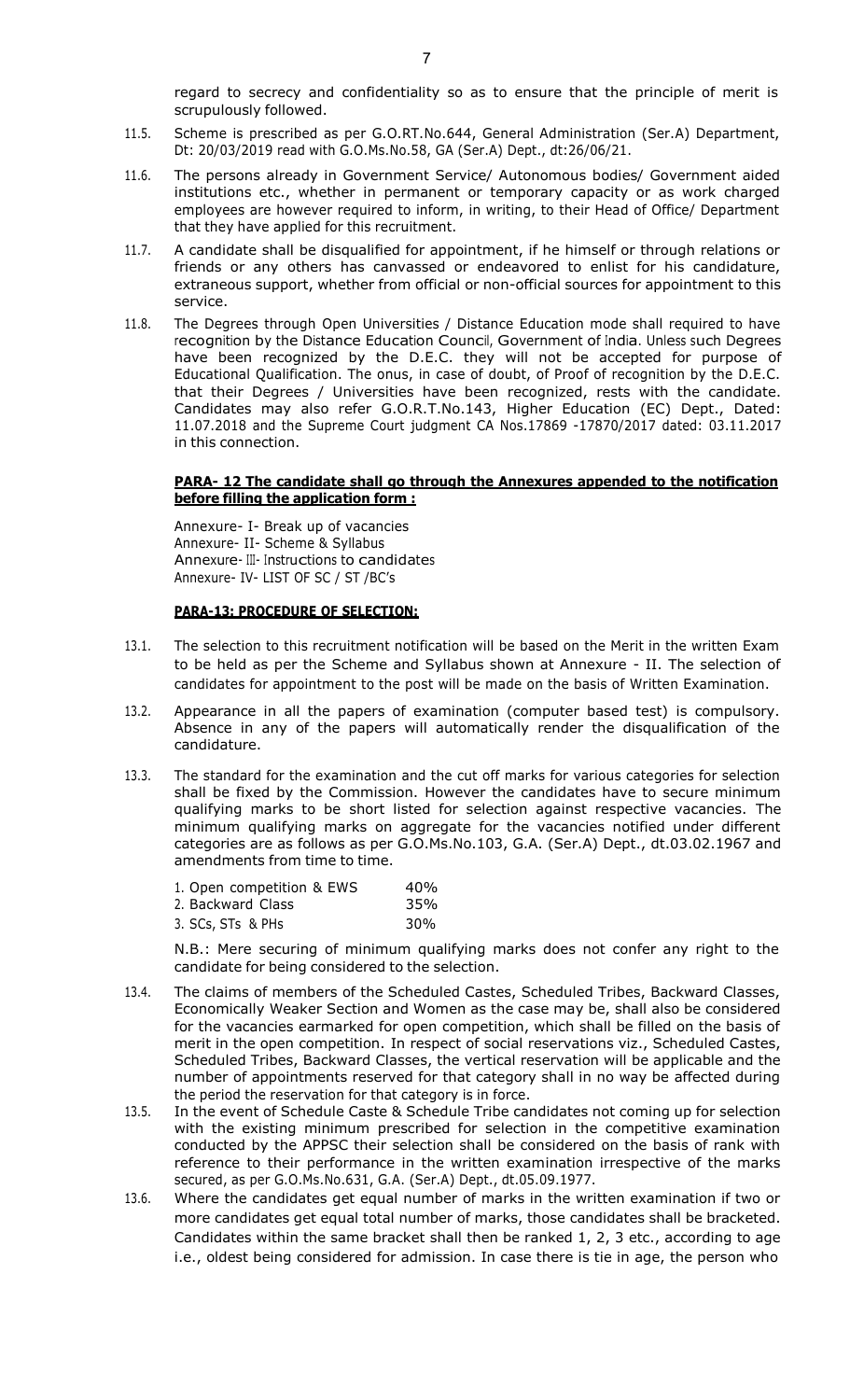possesses educational qualification at earlier date would be considered.

- 13.7. The appointment of selected candidates will be subject to their being found medically fit in the appropriate medical classification, and if he/she is of sound health, active habits and free from any bodily defect or infirmity.
- 13.8. ANSWER KEY AND MARKS: Answer key would be published on the website. No separate memorandum of marks would be issued.

#### **PARA-14: DEBARMENT:**

- 14.1. Candidates should make sure of their eligibility to the post applied for and that the declaration made by them in the format of application regarding their eligibility is correct in all respects. Any candidate **furnishing in-correct information or making false declaration regarding his/her eligibility at any stage or suppressing any information** is liable TO BE DEBARRED UPTO FIVE YEARS FROM APPEARING FOR ANY OF THE EXAMINATIONS CONDUCTED BY THE COMMISSION, and summary rejection of their candidature for this recruitment.
- 14.2. The Penal Provisions of Act 25/97 published in the A.P. Gazette No. 35, Part-IV.B Extraordinary dated: 21/08/1997 shall be invoked **if malpractice and unfair means are noticed at any stage** of the recruitment. Further candidates shall be liable for penalty as per G.O.Ms.No.385, G.A. (Ser. A) Dept., Dt.18/10/2016. The Chief Superintendent of the examination centre is authorized to take decision in case of malpractice or usage of unfair means or creation of disturbance or use of physical force by any candidate and report the matter to the competent authority as well as register a police case.
- 14.3. The Commission is vested with the Constitutional duty of conducting recruitment and selection as per rules duly maintaining utmost secrecy and confidentiality in this process and any attempt by anyone causing or likely to cause breach of this constitutional duty in such manner or by such action as to violate or likely to violate the fair practices followed and ensured by the Commission will be sufficient cause for rendering such questionable means as ground for debarment and penal consequences as per law and rules as per decision of the Commission.
- 14.4. Any candidate found **impersonating or procuring impersonation by any person** or resorting to any other irregular or improper means in connection with his / her candidature for selection or obtaining support of candidature by any means, such a candidate may in addition to rendering himself/ herself liable to criminal prosecution, be liable to be debarred permanently from any exam or selection held by the Service Commissions in the country.
- 14.5. **ELECTRONIC GADGETS BANNED:**

(a). The use of any mobile (even in switched off mode), calculator or any electronic equipment or programmable device or storage media like pen drive, smart watches etc., or camera or blue tooth devices or any other equipment or related accessories either in working or switched off mode capable of being used as a communication device during the examination is strictly prohibited. Any infringement of these instructions shall entail disciplinary action including ban from future examinations.

(b).Candidates are advised, in their own interest, not to bring any of the banned items including mobile phones to the venue of the examination, as arrangement for safe – keeping cannot be assured.

#### **PARA-15: COMMISSION'S DECISION TO BE FINAL:**

The decision of the Commission in all aspects and all respects pertaining to the application and its acceptance or rejection as the case may be, conduct of examination and at all consequent stages culminating in the selection or otherwise of any candidate shall be final in all respects and binding on all concerned, under the powers vested with it under Article 315 and 320 of the Constitution of India. Commission also reserves its right to alter and modify the terms and conditions laid down in the notification for conducting the various stages up to selection or withdraw the notification at any time duly intimating details thereof to all concerned, as warranted by any unforeseen circumstances arising during the course of this process, or as deemed necessary by the Commission at any stage.

PLACE: VIJAYAWADA sd/-**Date:18/04/2022 Secretary.**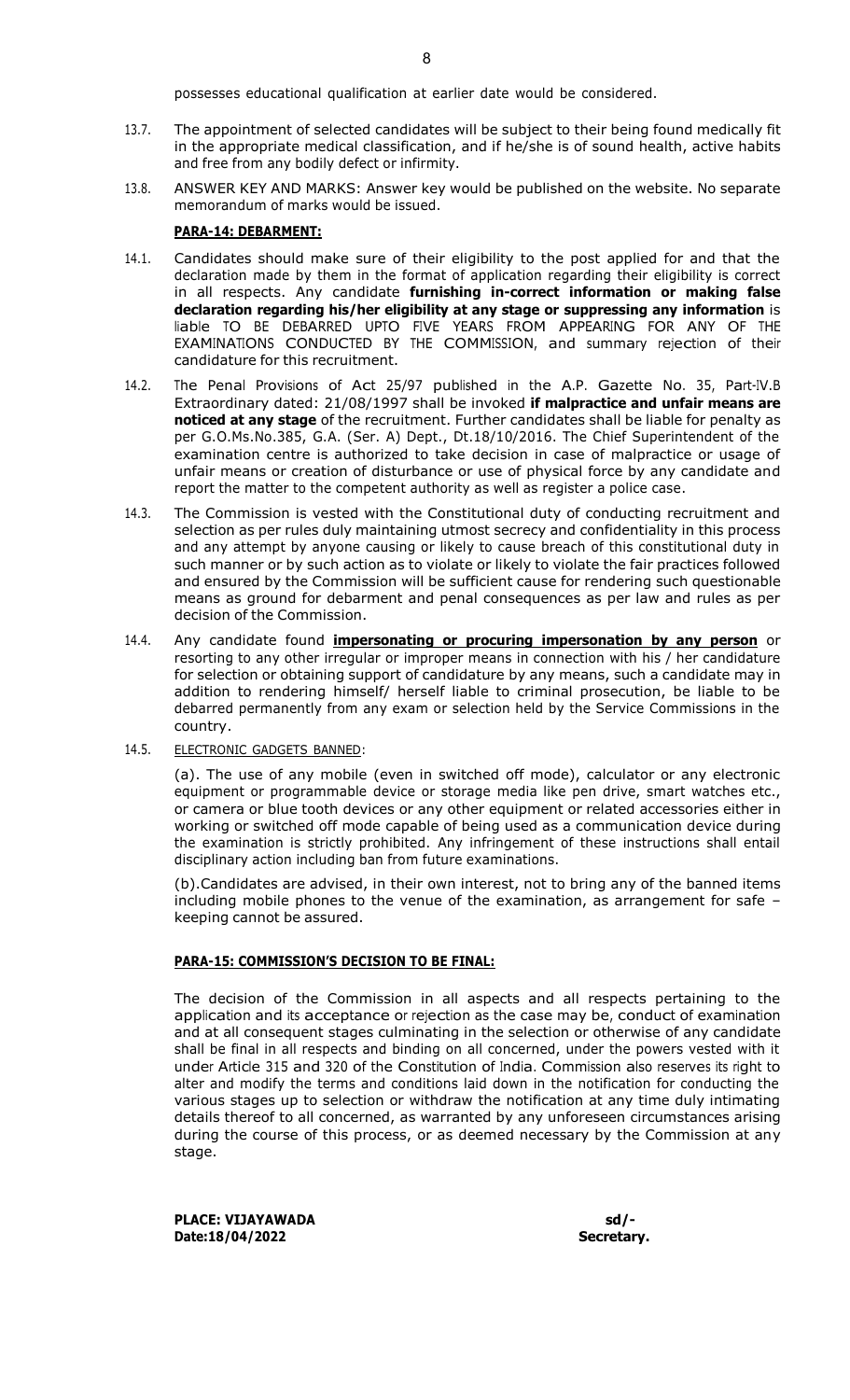# **ANNEXURE - I NOTIFICATION NO. 04/2022**

# **ASSISTANT CONSERVATOR OF FORESTS IN A.P. FOREST SERVICE BREAK UP OF VACANCIES**

|                             |   | <b>OC</b> |    | <b>BC-A</b>    |    | <b>BC-B</b> |   | <b>BC-C</b> |                | <b>BC-D</b> |   | BC-E |    | <b>SC</b> | <b>ST</b> |                |    | <b>EWS</b> |    | <b>TOTAL</b> | <b>GRAND</b> |
|-----------------------------|---|-----------|----|----------------|----|-------------|---|-------------|----------------|-------------|---|------|----|-----------|-----------|----------------|----|------------|----|--------------|--------------|
| <b>State</b><br><b>Wide</b> | G | ΙW        | G  | W              | G  | W           | G | W           | G              | W           | G | W    | G  | W         | G         | W              | G  | W          | G  | W            | <b>TOTAL</b> |
| <b>Post</b>                 |   | <b>02</b> | 01 | -              | 01 | ۰           | - |             | $\blacksquare$ | 01          | ۰ | 01   |    | 01        | 01        | ٠              | 01 | ۰          | 04 | 05           | 09           |
| <b>TOTAL</b>                | ۰ | <b>02</b> | 01 | $\blacksquare$ | 01 |             | ۰ | ۰           | ۰              | 01          | ۰ | 01   | ۰. | 01        | 01        | $\blacksquare$ | 01 |            | 04 | 05           | 09           |

**NOTE:** O.C - Open Competition, SC - Scheduled Caste, ST - Scheduled Tribe,

BC – Backward Classes; VH - Visually Handicapped, HH - Hearing Handicapped,

OH - Orthopedically Handicapped, EWS- Economically Weaker Sections.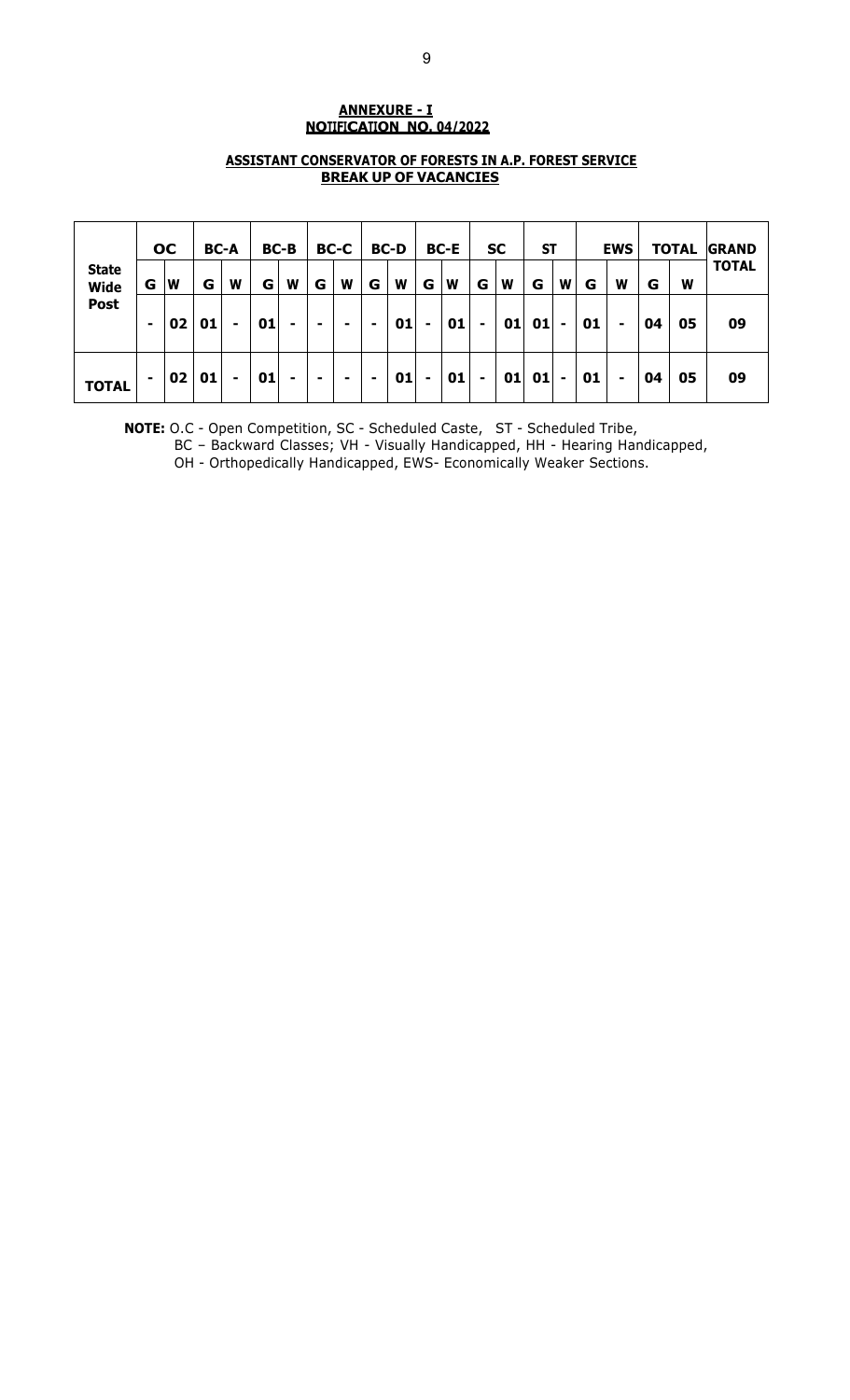# **ANNEXURE- II** *NOTIFICATION NO.04/2022*

#### **ANDHRA PRADESH PUBLIC SERVICE COMMISSION::VIJAYAWADA SCHEME AND SYLLABUS TO THE POST OF ASSISTANT CONSERVATOR OF FORESTS IN A.P.FOREST SERVICE GAZETTED SERVICES**

### **SCHEME FOR WRITTEN EXAMINATION (OBJECTIVE TYPE) DEGREE STANDARD**

| SI No. | <b>Subject</b>                                                                                                  | <b>Marks</b>                   | Questions     | <b>Minutes</b> |
|--------|-----------------------------------------------------------------------------------------------------------------|--------------------------------|---------------|----------------|
| 1.     | General English (50 marks) &<br>General Telugu (50 marks)<br>(To be Qualified in English & Telugu individually) | 100 Marks<br>(Qualifying Test) | 100 Questions | 100 Minutes    |
| 2.     | <b>Paper-1:</b> General Studies & Mental Ability                                                                | 150 Marks                      | 150 Questions | 150 Minutes    |
| 3.     | <b>Paper-2: Mathematics (SSC standard)</b>                                                                      | 150 Marks                      | 150 Questions | 150 Minutes    |
| 4.     | Paper-3: General Forestry - I                                                                                   | 150 Marks                      | 150 Questions | 150 Minutes    |
| 5.     | Paper-4: General Forestry - II                                                                                  | 150 Marks                      | 150 Questions | 150 Minutes    |
|        | <b>Total</b>                                                                                                    | 600 Marks                      |               |                |

#### **N.B.:**

- 1. Candidates are required to undergo a walking test and also a Medical Examination (conducted by a Medical Board). Both the tests shall be arranged by the Forest Department, duly taking concurrence of A.P.P.S.C. for this purpose the Commission will pick up eligible candidates in the ratio of 1:3 with reference to total number of vacancies as per General Rule 22 & 22A.
- 2. Computer Proficiency Test (Qualifying Test) for eligible candidates in the ratio of 1:3 with reference to total number of vacancies notified.
- 3. Appearance at all the above tests is compulsory. Absence at any or all of the papers will render the candidature invalid.
- 4. As per G.O.Ms. No.235 Finance (HR-1, Plg & Policy) Dept, Dt:06/12/2016, for each wrong answer will be penalized with  $1/3<sup>rd</sup>$  of the marks prescribed for the question.
- 5. The minimum qualifying Marks for selection is 40% for OCs; 35% for BCs and 30% for SCs &STs.

# **SYLLABUS QUALIFYING TEST: SSC standard GENERAL ENGLISH AND GENERAL TELUGU (100 Marks)**

#### **General English Test (50 Marks)**

- a) Comprehension
- b) Phrases and idioms
- c) Vocabulary and punctuation
- d) Logical re-arrangement of sentences

#### **General Telugu Test ( 50 Marks)**

- a) Synonyms & Vocabulary
- b) Grammar
- c) Telugu to English meanings
- d) English to Telugu meanings

## **PAPER-1**

#### **GENERAL STUDIES & MENTAL ABILITY (150 Marks)**

- 1. General Science Contemporary developments in Science and Technology and their implications including matters of every day observation and experience, as may be expected of a well-educated person who has not made a special study of any scientific discipline.
- 2. Current events of A.P state and national importance.
- 3. History of India emphasis will be on broad general understanding of the subject in its social, economic, cultural and political aspects with a focus on AP and Indian National Movement.
- 4. Indian Geography with a focus on AP.
- 5. Indian polity and Economy including the country'<sup>s</sup> political system- rural development Planning and economic reforms in India.
- 6. Mental Ability Reasoning & Inferences.
- 7. Sustainable Development and Environmental Protection
- 8. Disaster Management
	- a) Concepts in disaster management and vulnerability profile of India and State of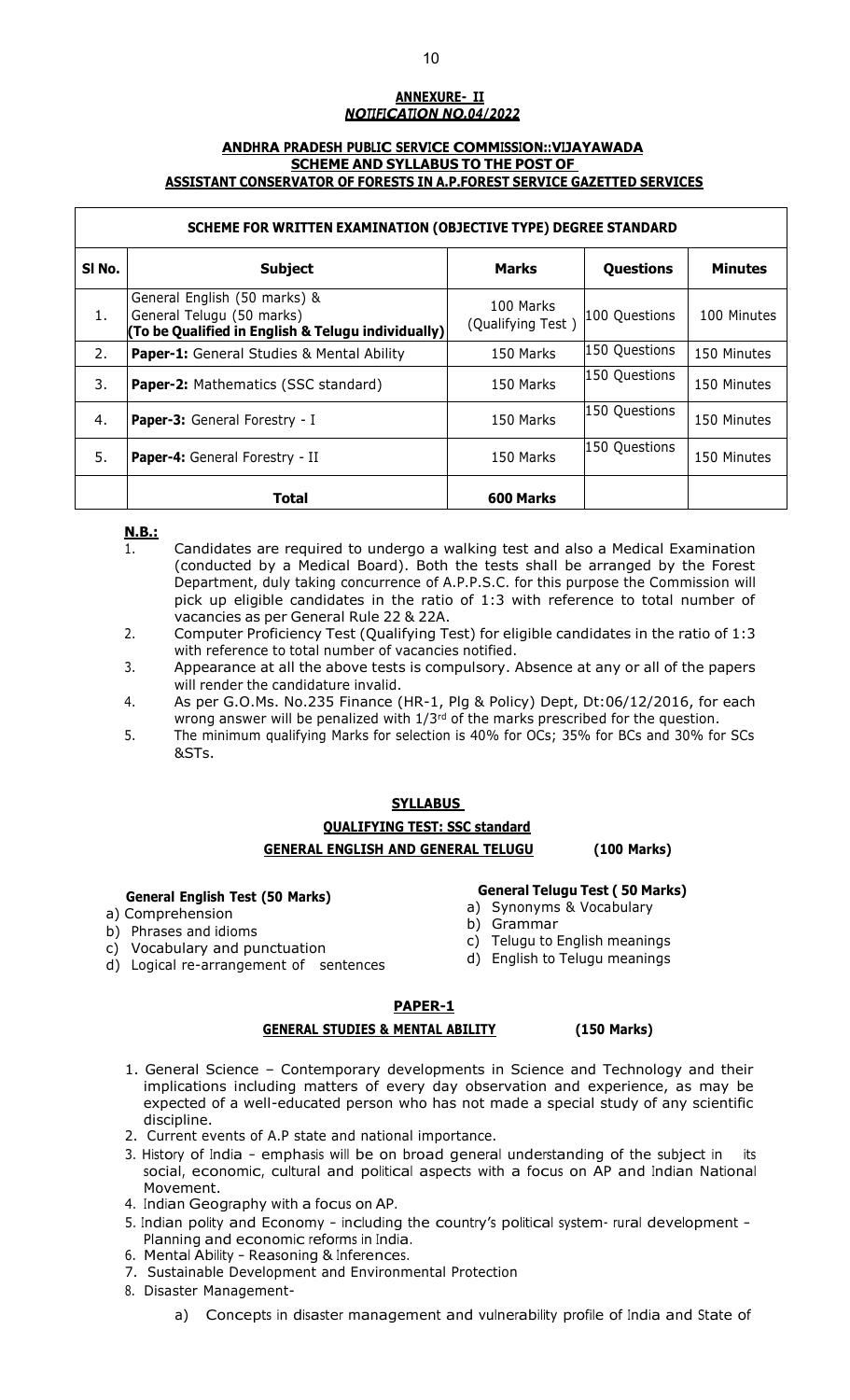A.P.

- b) Earth quakes, Cyclones, Tsunami, Floods, Drought causes and effects.
- c) Manmade disasters Prevention strategies.
- d) Mitigation strategies and measures.

# **PAPER-II MATHEMATICS (SSC Standard) (150 Marks)**

#### **1.ARITHMETICS:**

- a) Number System-Natural numbers, Integers,
- b) Rational and Real numbers,
- c) Fundamental operations, addition, subtraction, multiplication, division, square roots, Decimal fractions.
- d) Unitary method-time and distance, time and work, percentages, applications to simple and compound interest, profit and loss, ratio and proportion, variation.
- e) Elementary Number Theory Division algorithm, Prime and composite numbers. Tests of divisibility by 2, 3,4,5,9 and 11.
- f) Multiples and factors, factorisation Theorem. H.C.F. and L.C.M. Euclidean algorithm. Logarithms to base 10, laws of logarithms, use of logarithmic tables.

#### **2.ALGEBRA:**

- a) Basic Operations, simple factors, Remainder Theorem, H.C.F., L.C.M.
- b) Theory of polynomials, solutions of quadratic equations, relation between its roots and coefficients (Only real roots to be considered). Simultaneous linear equations in two unknowns – analytical and Graphical solutions. Simultaneous linear in equations in two variables and their solutions.
- c) Practical problems leading to two simultaneous linear equations or in equations in two variables or quadratic equations in one variable and their solutions.
- d) Set language and set notation, rational expressions and conditional identities, laws of indices.

# **3.TRIGONOMETRY:**

Sine x, Cosine x, Tangent x when  $O^{\circ} = x = 90^{\circ}$  values of sin x, cos x and tan x, for x=  $O^{\circ}$ , 30°, 45°, 60° and 90°, Simple trigonometric identities. Use of trigonometric tables, Simple cases of heights and distances.

#### **4. GEOMETRY:**

- i) Lines and angles, Plane and plane figures,
- ii) Theorems on
- a) Properties of angles at a point,
- b) Parallel lines,
- c) Sides and angles of a triangle,
- d) Congruency of triangles,
- e) Similar triangles,
- f) Concurrence of medians and altitudes,
- g) Properties of angles, sides and diagonals of a parallelogram, rectangle and square,
- h) Circles and its properties including tangents and normals,
- i) Loci.

# **5.MENSURATION:**

- a) Areas of squares, rectangles, parallelograms, triangle and circle.
- b) Areas of figures which can be split up into the figures (Field Book),
- c) Surface area and volume of cuboids, lateral surface and volume of right circular cones and cylinders, surface area and volume of spheres.

# **6. STATISTICS:**

- a) Collection and tabulation of statistical data,
- b) Graphical representation frequency polygons, histograms, bar charts, pie charts etc.<br>c) Measures of central tendency.
- Measures of central tendency.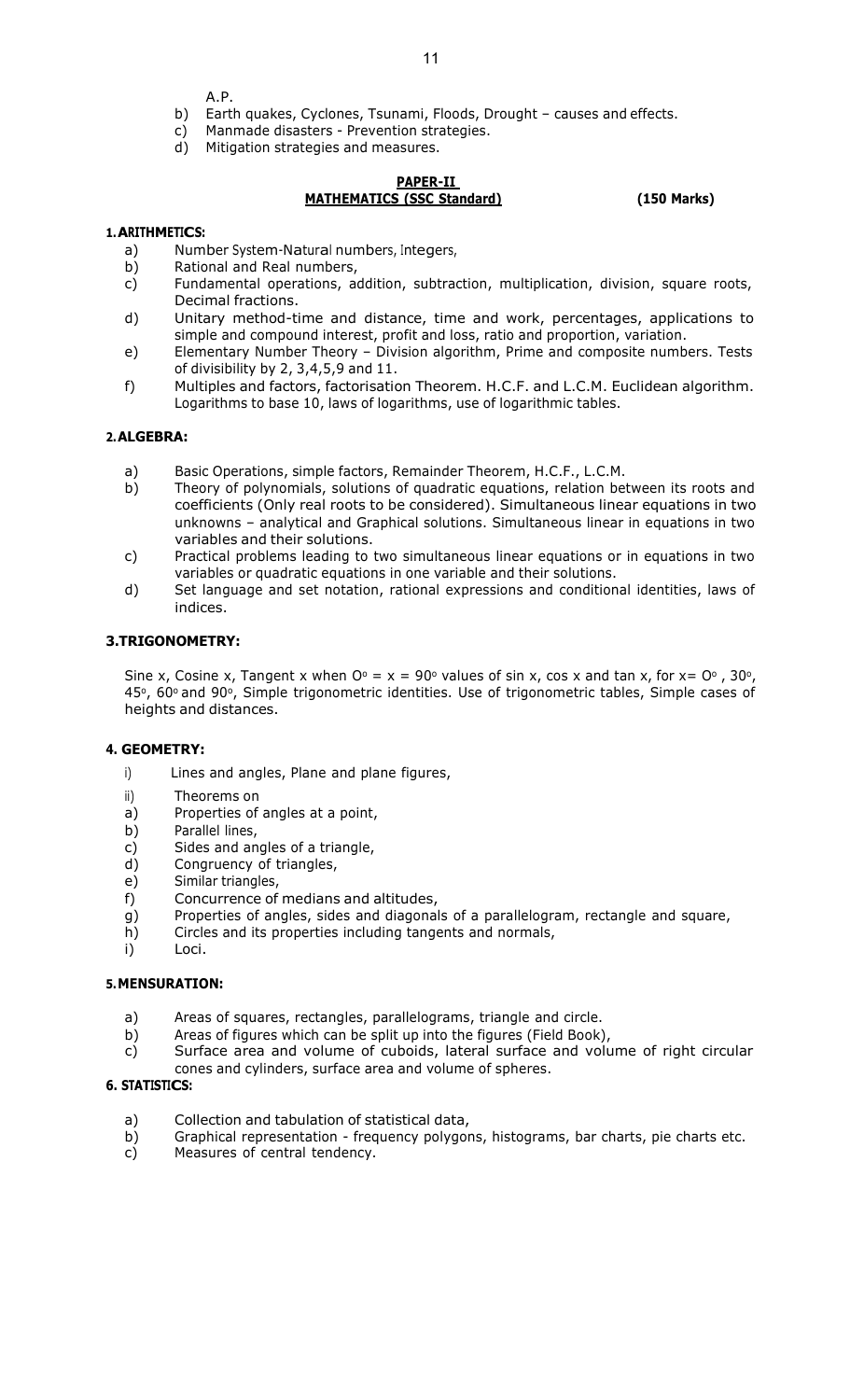#### **PAPER - III**

#### **GENERAL FORESTRY-I (150 Marks)**

#### **I. RENEWABLE AND NON-RENEWABLE NATURAL RESOURCES:**

- a) **Forest resources:** Use and over-exploitation, deforestation, important case studies. Timber extraction, mining, dams and their effects on forests and tribal people.
- b) **Water resources:** Use and over-utilization of surface and ground water, floods, drought, conflicts over water, dams-benefits and problems.
- c) **Mineral resources:** Use and exploitation, environmental effects of extracting and using mineral resources.
- d) **Food resources:** World food problems, changes caused by agriculture and overgrazing, effects of modern agriculture, fertilizer-pesticide problems, water logging, salinity.
- e) **Energy resources:** Growing energy needs, renewable and non-renewable energy sources, use of alternate energy sources.
- f) **Land resources:** Land as a resource, land degradation, man induced landslides, soil erosion and desertification.

#### **II. PLANT SCIENCES:**

- a) The diversity in the living world and biological classification.
- b) Morphology of flowering plants-modifications and functions of roots, stems and leaves.
- c) Basics of plant tissues and how they differ from animal tissues.
- d) Basic anatomical structure of wood like annual rings, grain, texture, pores, fibers, pith, rays, etc.,
- e) Seed morphology- types of seeds viz., mono-cotyledonous and di-cotyledonous, albuminous and endospermic and their development, structure, dormancy, dispersal and germination.
- f) Reproduction in plants:
- g) Sexual incompatibility and sexual methods of reproduction in plants-Pollination, fertilization, hybridization and development of the fruit.
- h) Asexual and vegetative methods of reproduction
- i) Principles of Plant propagation- production of varieties and hybrids.
- j) Absorption and conduction of water and minerals salts translocation- transpiration photosynthesis, respiration, digestion and assimilation of food, anabolism and catabolism- deficiency symptoms of essential elements, role of plant growth regulators in plants.
- k) Basic principles of inheritance and variation and molecular basis of inheritance with special emphasis on DNA & RNA.
- l) The most common diseases of plants, important factors affecting infections and the chemical, biological and genetic methods of disease control.

#### **III. BIODIVERSITY AND ITS CONSERVATION:**

- a) Definition and value of biodiversity, genetic, species and ecosystem diversity,
- b) Biodiversity at global, National and local levels,
- c) Hot-spots of biodiversity, causes of biodiversity losses, need and the measures for biodiversity conservation.
- d) Major biomes of India, major abiotic factors that influence the life of organisms, responses of the organisms to such factors, adaptations for withstanding the extremes in the environment and population ecology.

#### **IV. SOIL SCIENCE & GEOLOGY:**

- a) Geological formation of the rocks and minerals of India.<br>b) Earth and its layers-domains of earth Types of r
- Earth and its layers-domains of earth Types of rocks and their formationweathering process of rocks- factors affecting soil formation-physical, chemical and biological properties soil; minerals, their types and their conservation.
- c) Soil conservation- definition, causes for erosion, types wind and water erosion; conservation and management of eroded soils/areas, wind breaks, shelter belts; sand dunes; reclamation of saline and alkaline soils, water logged and other waste lands. Role of forests in conserving soils.
- d) Maintenance and build-up of soil organic matter; forest leaf litter and composting; Role of microorganisms in ameliorating soils; N and C cycles.

#### **V. WATER RESOURCE MANAGEMENT AND WATER SHED MANAGEMENT:**

- a) Basics of surface and subsurface water resources, pollution of water and water resource management.
- b) Concepts of watershed; role of mini-forests and forest trees in overall resource management, forest hydrology, watershed development.
- c) Water-harvesting and conservation; ground water recharge and watershed management; role of integrating forest trees, horticultural crops, field crops, grass and fodders.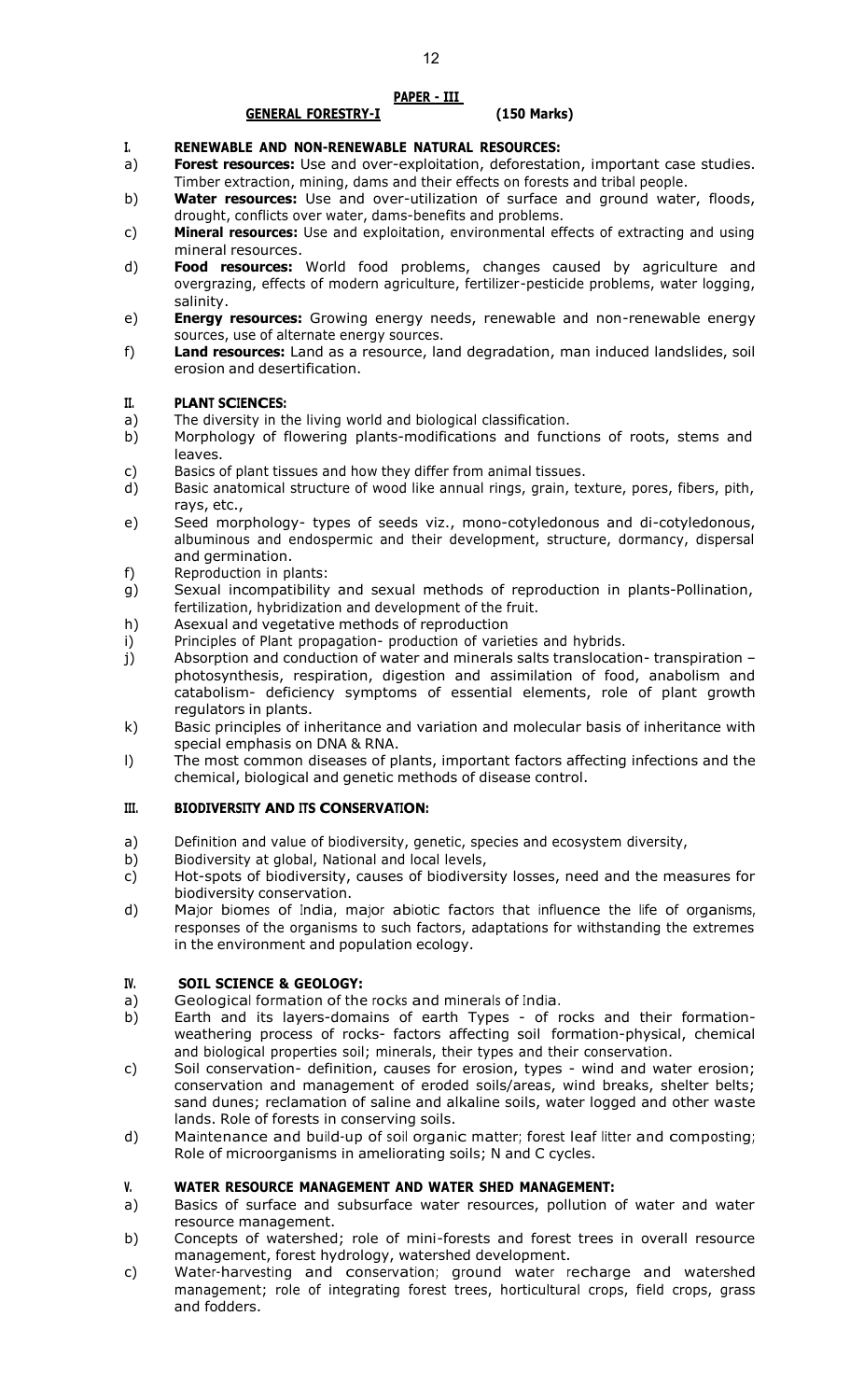#### **VI. SILVICULTURE, AGRO FORESTRY, SOCIAL FORESTRY, COMMUNITY FORES MANAGEMENT:**

- a) General Silvicultural Principles; ecological and physiological factors influencing vegetation, natural and artificial regeneration of forests, methods of propagation, grafting techniques; site factors;
- b) Nursery and planting techniques nursery beds, polybags and maintenance, water budgeting, grading and hardening of seedlings, special approaches, establishment and tending.
- c) Silviculture of the following economically important species grown in Andhra Pradesh such as
- 1) Acacia nilotica
- 2) Azadirachta indica,
- 3) Dendrocalamus strictus,
- 4) Casuarina equisetifolia,
- 5) Dalbergia sisoo,
- 6) Emblica officinalis,
- 7) Eucalyptus spp,
- 8) Gmelina arborea,
- 9) Pterocarpus marsupium,
- 10) Pterocarpus santalinus
- 11) Santalum album
- 12) Tectona grandis,
- 13) Melia dubia and
- 14) Leucaena leucocephala
- d) Agroforestry: scope and necessity; role in the life of people and domestic animals and in integrated land use, planning especially related to soil and water conservation, water recharge, nutrient availability to crops, nature and eco-system preservation including ecological balances through pest- predator relationships and providing opportunities for enhancing biodiversity, medicinal and other flora and fauna.
- e) Agro forestry systems under different agro-ecological zones, selection of species and role of multipurpose trees and NTFPs, techniques, food, fodder and fuel security.
- f) Objectives, scope and necessity of social forestry.
- g) Genesis, principles, objectives and methodology of Community Forest management in Andhra Pradesh.

# **PAPER – IV**

#### **GENERAL FORESTRY-II (150 Marks)**

#### **I. ECOSYSTEM & WILDLIFE:**

- a) Concept of an ecosystem, Structure and function of an ecosystem, the rate of biomass production, GPP, NPP, decomposition and energy flow through different trophic levels. Ecological pyramids and ecological succession.
- b) Introduction, types, characteristic features, structure, functions and services of the ecosystems such as Forest ecosystem, Grassland ecosystem, Desert ecosystem, Aquatic ecosystems (ponds, streams, lakes, rivers, oceans, estuaries),
- c) Wildlife of India, endangered species of India; sanctuaries and national parks of India and Biological rhythms.

#### **II. FOREST PROTECTION WILDLIFE BIOLOGY:**

- a) Injuries to forest abiotic and biotic destructive agencies, insect pests and disease, effects of air pollution on forests and forest die back.
- b) Susceptibility of forests to damage, nature of damage, cause, prevention,
- protective measures and benefits due to chemical and biological control.
- c) General forest protection against fire, equipment and methods, controlled use of fire, economic and environmental costs;
- d) Timber salvage operations after natural disasters.
- e) Role of afforestation and forest regeneration in absorption of CO<sub>2</sub>.<br>f) Rotational and controlled grazing, different methods of control
- Rotational and controlled grazing, different methods of control against grazing and browsing animals;
- g) effect of wild animals on forest regeneration,
- h) Human impacts: Forest encroachment, poaching, grazing, live fencing, theft, shifting cultivation and control.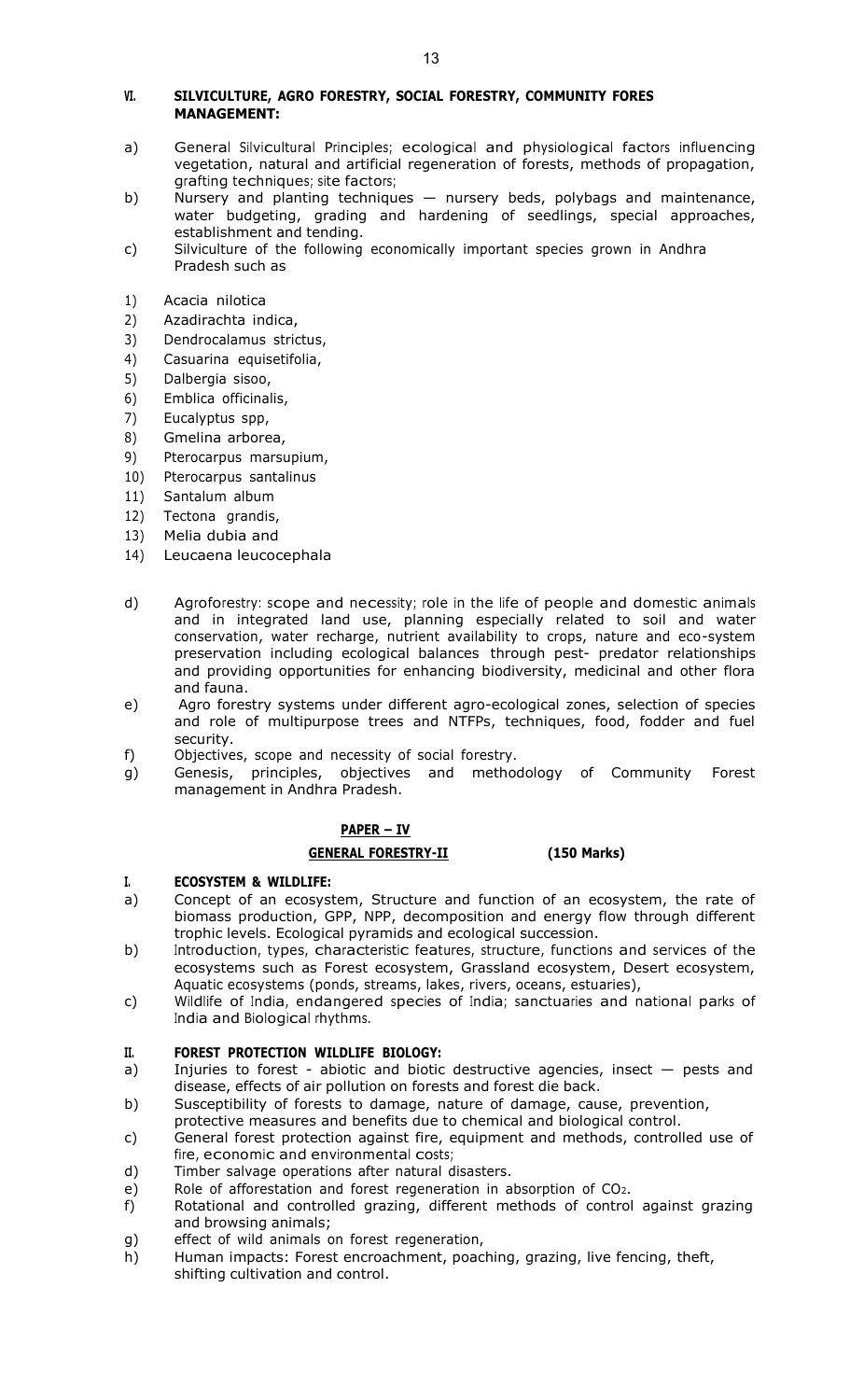# **III. FOREST UTILIZATION:**

- a) Traditional and improved/modern tools used in logging, wood seasoning, wood/timber preservation,
- b) logging-transport methods,
- c) Physical properties of wood and their importance in identification of timber species.
- d) Uses of important MFP/NTFP species available in the forests of A.P.
- e) List of plants known to be antidotes of snake and scorpion poisoning.

### **IV. ANIMAL MANAGEMENT:**

- a) Animal management animal ailments and treatments.
- b) Definition of some animals like human beings, wolf, jackals, lion rabbit etc., based on incisors- canine/cuspids, pre-molars and molars,
- c) Poisonous and non-poisonous snakes of India, symptoms following the snake bite, treatment of snake bite.
- d) Role of nutrition in animal health and production.
- 
- e) Nutrition deficiencies and their management.<br>
f) Morphological features of a bird and the cond Morphological features of a bird and the concept of migration in birds and the ecological importance of birds.

# **V. ECONOMIC ZOOLOGY:**

Beneficial and harmful insects including insect vectors of human diseases, Industrial fish, prawn and molluscs of India, Non-poisonous and poisonous snakes of India, Venomous animals-centipede, wasp, honey bee.

# **VI. FOREST ECONOMICS, FOREST LEGISLATION AND ADMINISTRATION:**

- a) Forest economics fundamental principles, cost-benefit analyses; estimation of demand and supply;
- b) Forest economics investment planning, depreciation, working capital, types of costs viz., gross, fixed, variable, marginal & opportunity costs.,
- c) Methods employed for investment calculations such as Net surplus method, payoff time method, present value or capital value method, internal interest method, capital cost method.
- d) Forest Legislation-History of forest development; essence of Indian Forest Policy of 1894, 1952 and 1990. National Forest Policy -1988.
- e) Forest laws, necessity; general principles, AP Forest Act-1967; Forest Conservation Act-1980; Wildlife Protection Act-1972 and their amendments; Application of Indian Penal Code to Forestry.
- f) Forest Administration: Indian Forest Service, AP State Forest Service, AP State Forest Subordinate Services, AP Forest Department-Its structure and activities.

#### **VII. FOREST INVENTORY:**

- 
- a) Scope and objectives of Forest inventory.<br>b) Complete enumeration vs. sampling, Complete enumeration vs. sampling, need for sampling, basic concepts in sampling, designing large-scale sample surveys, sampling and non- sampling errors, simple random sampling.
- c) Properties of a good estimator, estimation of sample size, stratified random sampling, systematic sampling cluster sampling, and ratio and regression methods of estimation under simple and stratified random sampling.

#### **VIII. FOREST MENSURATION & REMOTE SENSING:**

- a) Statistics- population parameters- measures of central tendency and dispersion, aim of sampling, sampling methods, regression.
- b) Methods of measuring —diameter, girth, height and volume of trees; form-factor; volume estimation of stand, current annual increment; mean annual increment, Yield calculation, yield and stand tables:
- c) Forest planning, evaluation and monitoring tools and approaches for integrated planning.
- d) Modern instruments used in forest mensuration like RELASKOP, ALTIMETER, WEDGE PRISM, PLANIMETER etc.,
- e) Basic principles of Remote sensing- Air photo interpretation GIS, GPS, and GNSS.<br>f) Forest cover monitoring through remote sensing;
- Forest cover monitoring through remote sensing;

# **IX. ENVIRONMENTAL SCIENCES:**

- a) Definition, scope and importance, need for public awareness on environmental issues.
- b) Environmental Pollution: Definition, Causes, effects and control measures of Air pollution, Water pollution, Soil pollution, Marine pollution, Noise pollution, Thermal pollution &Nuclear hazards.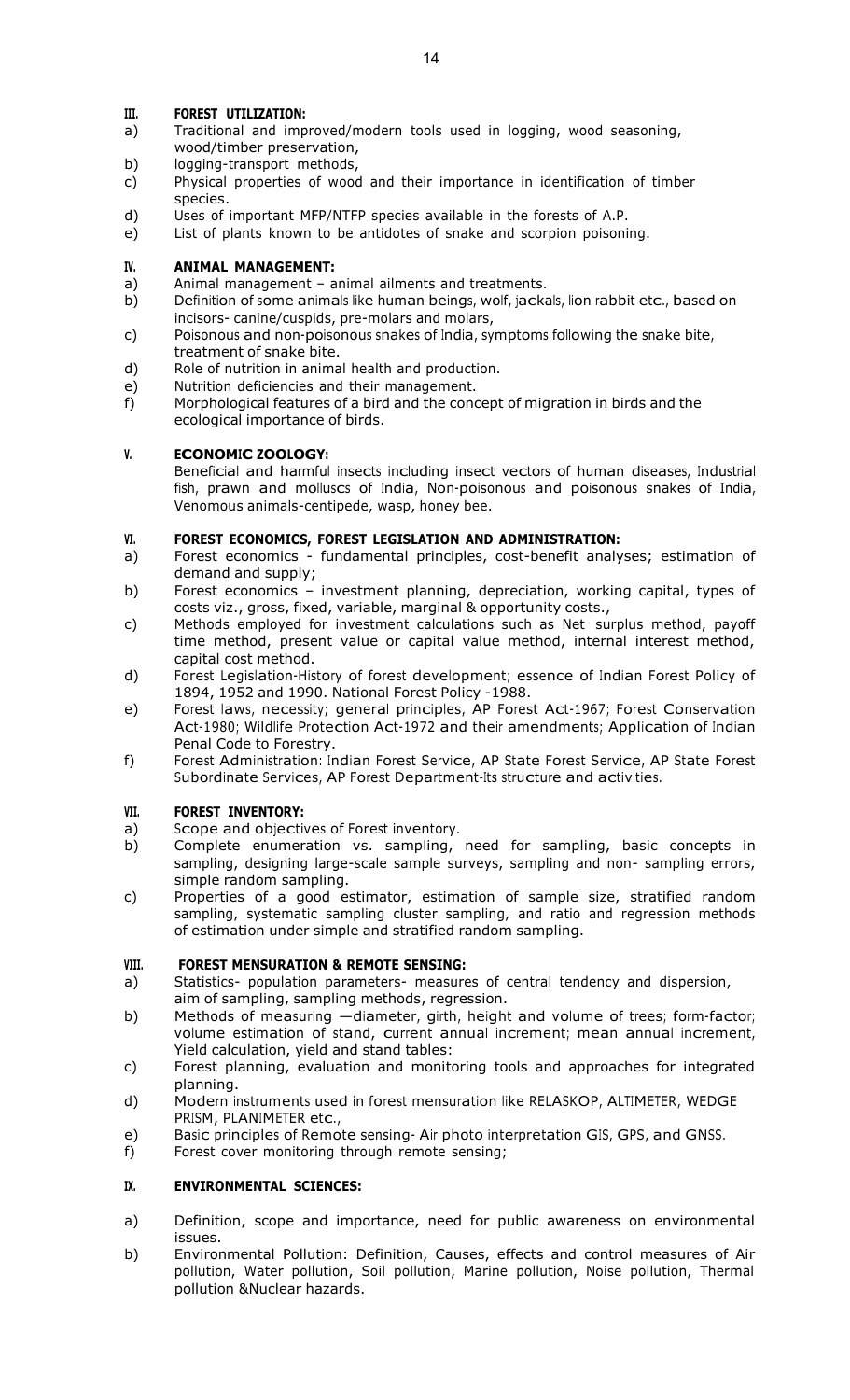- c) Solid waste Management: Causes, effects and control measures of urban and industrial wastes.
- d) Social Issues and the Environment: From Unsustainable to Sustainable development.
- e) Urban problems related to energy, Water conservation, rain water harvesting, Resettlement and rehabilitation of people; its problems and concerns,
- f) Environmental ethics: Issues and possible solutions, Climate change, global warming, acid rain, ozone layer depletion, nuclear accidents and holocaust, Wasteland reclamation, Consumerism and waste products.
- g) Necessity of Environment Protection Act-1986, Air (Prevention and Control of Pollution) Act-1981, Water (Prevention and control of Pollution) Act-1974, APWALTA-2004.

# **X. FOREST SURVEY & ENGINEERING:**

- a) Basics of Survey and forest Engineering bearings, Offsets- types of concrete, painting, varnishing, glazing, pointing, plastering.
- b) Road alignment- main considerations in road alignment,
- c) Types of roads depending upon the duration of the use of road,
- d) Use of ghat tracer, Dumpy level, IOP level and Theodolite.

#### **XI. FIRST AID:**

- a) Primary goal, key aims and types of the first-aid.
- b) First Aid- first aid for bleeding, drowning, venomous insects, burns and scalds, shock, unconsciousness, fits, fainting, sun stroke, sprains, wounds, fractures.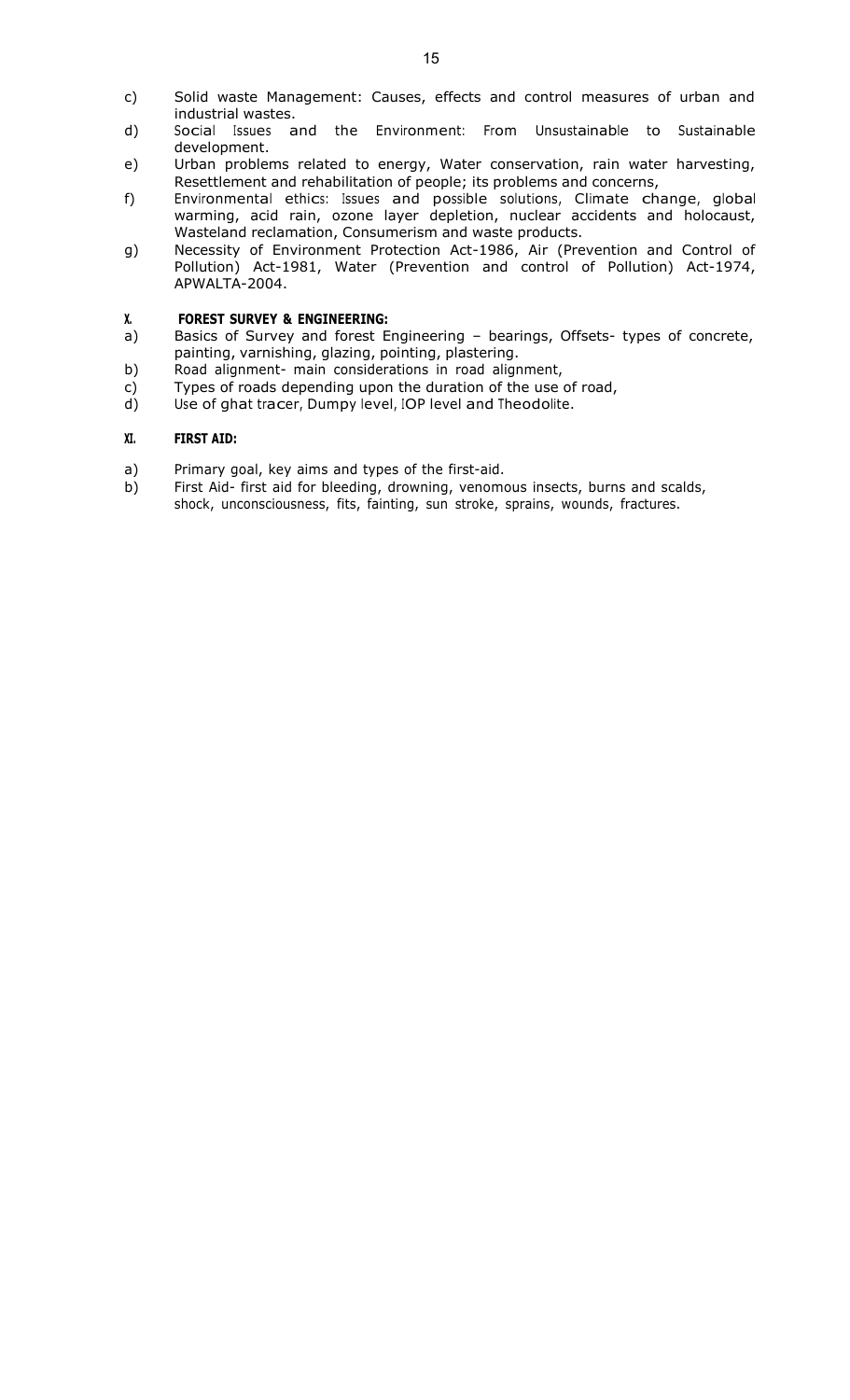# **SCHEME OF EXAMINATION (PRACTICAL TYPE)**

| <b>TEST</b>                                                                            | <b>Duration</b> | <b>Maximum</b> | Minimum qualifying marks |                       |    |  |  |
|----------------------------------------------------------------------------------------|-----------------|----------------|--------------------------|-----------------------|----|--|--|
|                                                                                        | (Minutes)       | <b>Marks</b>   | SC/ST/PH                 | O.C's<br><b>B.C's</b> |    |  |  |
| Proficiency in Office Automation with<br>usage of Computers and Associated<br>Software | 30              | 50             | 15                       | 17.5                  | 20 |  |  |

# **SYLLABUS**

The test shall comprise the following four parts:

| Name of<br>the part | Name of the Question to be answered                                                  | <b>Marks</b> |
|---------------------|--------------------------------------------------------------------------------------|--------------|
| Part A              | Example: Typing a letter/passage/paragraph (about 100-<br>150 words) in MS-Word      | 15           |
| Part B              | Example: Preparation of a Table/Graph in MS-Excel                                    | 10           |
| Part C              | Example: Preparation of Power Point Presentations/Slides<br>(Two) on MS-Power Point. | 10           |
| Part D              | Example: Creation and manipulation of data bases.                                    | 10           |
| Part E              | Example: Displaying the content of E-mail (Inbox).                                   | 05           |
|                     | Total                                                                                | 50           |

**Note:** The candidates shall be given the text / matter in the Question Paper and they must type / reproduce it in the Answer Sheet. The formatting of the text should also be of the same type as given in the Question Paper.

| <b>NAME</b> | <b>CONTENTS OF PART-A</b>                                                                                                                                                                                                                                                                                                                                                                                                                                                                                                                                                                                                                    | <b>MARKS</b> |
|-------------|----------------------------------------------------------------------------------------------------------------------------------------------------------------------------------------------------------------------------------------------------------------------------------------------------------------------------------------------------------------------------------------------------------------------------------------------------------------------------------------------------------------------------------------------------------------------------------------------------------------------------------------------|--------------|
| <b>WORD</b> | 1. Create and save a document using MS WORD<br>Deletion of Character, Word, line and block of text<br>а. –<br>b. Undo and redo process<br>Moving, Copying and renaming<br>$c_{\rm}$<br>2. Format the Text document<br>Character formatting<br>a.<br>b. Paragraph formatting<br>c. Page formatting<br>3. Spell check the document<br>Finding and Replacing of text<br>a.<br>Bookmarks and Searching for a Bookmarks<br>b.<br>Checking Spelling and Grammar automatically<br>c.<br>d. Checking Spelling and Grammar using Dictionary<br>4. Print the document<br><b>Print Preview</b><br>a.<br>b. Print Dialog box<br>5. Mail Merge in Ms-word | 15           |
|             | Create main document and data file for mail merging<br>a.<br>b. Merging the files<br>From letters using mail merging<br>C.<br>d. Mailing labels using mail merging                                                                                                                                                                                                                                                                                                                                                                                                                                                                           |              |
|             | 6. Table creation in Ms-word<br>a. Create a table in the document<br>b. Add row, column to a table<br>Changing column width and row height.<br>c.<br>d. Merge, split cells of table.                                                                                                                                                                                                                                                                                                                                                                                                                                                         |              |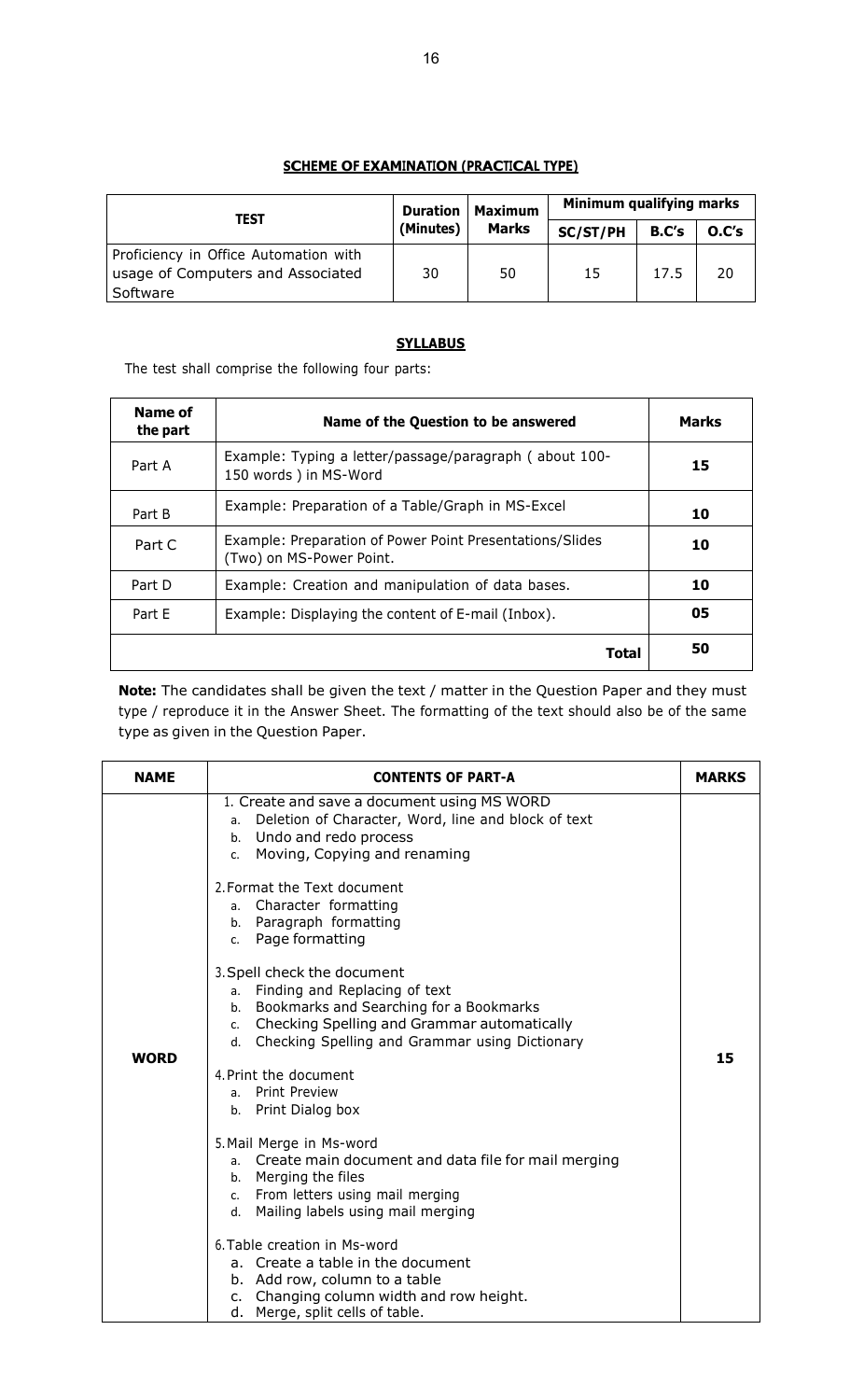|               | e. Use formulae in tables.                                                                           |              |
|---------------|------------------------------------------------------------------------------------------------------|--------------|
|               | sorting data in a table.<br>f.                                                                       |              |
|               | g. formatting a table.                                                                               |              |
|               | 7. Ability to type on Qwerty key board of Computer at a speed of                                     |              |
|               | at least equivalent to 30 Words per 1 minute (Lower type writing                                     |              |
|               | test).                                                                                               |              |
| <b>NAME</b>   | <b>CONTENTS OF PART-B</b>                                                                            | <b>MARKS</b> |
|               | 1. Create and save a new work book in Excel                                                          |              |
|               | 2. Entering Data into Worksheet                                                                      |              |
|               | 3. Editing data of Worksheet                                                                         |              |
|               | 4. Formatting the text in the cells<br>5. Formatting the numbers in the cells.                       |              |
|               | 6. Formatting cells.                                                                                 | 10           |
| <b>EXCEL</b>  | 7. Copying format of cell along with data format.                                                    |              |
|               | 8. Changing the height and width of cells.                                                           |              |
|               | 9. Freezing Titles, splitting screen<br>10. Enter formulae for calculation in the cells.             |              |
|               | 11. Copying the formula over a range of cells.                                                       |              |
|               | 12. Inserting built-in functions in to the cells.                                                    |              |
|               | 13. Create graphs for the data using Chart Wizard.                                                   |              |
|               | 14. Format graphs in Excel.<br>15. Printing of worksheet.                                            |              |
|               |                                                                                                      |              |
| <b>NAME</b>   | <b>CONTENTS OF PART-C</b>                                                                            | <b>MARKS</b> |
|               | 1. Create and save a new presentation using MS Power Point                                           |              |
|               | layout of opening screen in Power Point                                                              |              |
|               | the tool bars in MS Power Point<br>$\bullet$                                                         |              |
|               | Choose Auto Layout for a new slide.<br>2.                                                            |              |
|               | Insert text and pictures into a blank slide.<br>3.                                                   |              |
| <b>POWER</b>  | 4. Insert new slides into the presentation.                                                          | 10           |
| <b>POINT</b>  | Apply slide transition effects.<br>5.                                                                |              |
|               | Slide show.<br>6.                                                                                    |              |
|               |                                                                                                      |              |
|               | Set animation to text and pictures in a slide<br>7.                                                  |              |
|               | Set the sounds, order and timing for animation.<br>8.                                                |              |
| <b>NAME</b>   | <b>CONTENTS OF PART-D</b>                                                                            | <b>MARKS</b> |
|               |                                                                                                      |              |
| <b>ACCESS</b> | Creation and manipulation of data bases                                                              | 10           |
| <b>NAME</b>   | <b>CONTENTS OF PART-E</b>                                                                            | <b>MARKS</b> |
|               | 1. Browse the Net using Browser software (Internet Explorer,<br>Mozilla Firefox, Google Chrome etc.) |              |
|               | 2. Search the Web using Search Engines.                                                              |              |
|               |                                                                                                      |              |
|               | Create an E-mail account.<br>3.                                                                      |              |
| INTERNET      | 4. Send and receive E-mail.                                                                          |              |
|               | 5. E-commerce transactions.                                                                          | 05           |
|               | Web content uploading.<br>6.                                                                         |              |
|               | Ability to operate Mac OS / pages / key note / Numbers.<br>7.                                        |              |
|               | <b>GRAND TOTAL</b>                                                                                   | 50           |
|               |                                                                                                      |              |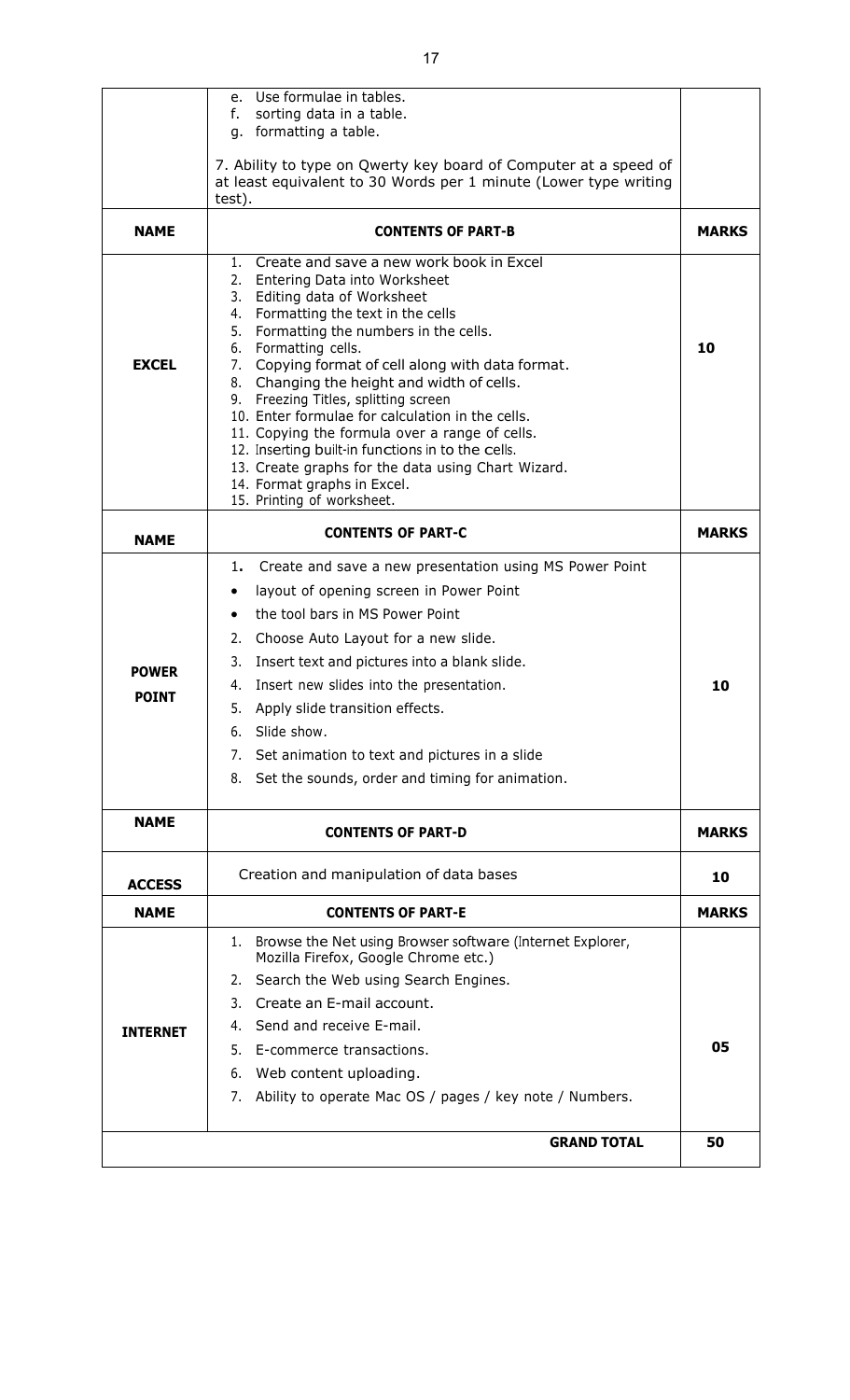# **Annexure-III**

# **INSTRUCTIONS TO CANDIDATES**

#### *A. INSTRUCTIONS TO CANDIDATES:*

- A.1. The applicants are required to go through the user guide and satisfy themselves as to their eligibility for this recruitment carefully before applying and enter the particulars completely online.
- A.2. Applicant must compulsorily fill-up all relevant columns of application and submit application through website only. The particulars made available in the website will be processed through computer and the eligibility decided in terms of notification and confirmed accordingly.
- A.3. The applications received online in the prescribed proforma available in the website and within the time shall only be considered and the Commission will not be held responsible for any kind of delay/discrepancy on part of the candidate.
- A.4. Applicants must compulsorily upload his/her own scanned photo and signature through .jpg format.
- A.5. The applicants should not furnish any particulars that are false, tampered, fabricated or suppress any material information while making an application through website.
- A.6. Important:-Hand written/typed/Photostat copies/printed application form will not be entertained.
- A.7. The applicant shall produce all the essential certificates issued by the competent authority, for verification by the commission, as and when called for. If candidates fail to produce the same, his/her candidature shall be rejected / disqualified without any further correspondence.
- A.8. The following certificate formats are available on the Commission's Website *(*https://psc.ap.gov.in*)* for reference.
	- A.8.1. Community, Nativity and Date of Birth Certificate<br>A.8.2. Declaration by the Un-Employed
	- Declaration by the Un-Employed
	- A.8.3. School Study Certificate<br>A.8.4. Certificate of Residence
	- A.8.4. Certificate of Residence<br>A.8.5. Medical Certificate for th
	- Medical Certificate for the Blind
	- A.8.6. Certificate of Hearing Disability and Hearing Assessment
	- A.8.7. Medical Certificate in respect of Orthopedically Handicapped Candidates
	- A.8.8. Creamy Layer Certificate
	- A.8.9. Local status certificate (if applicable)

#### **B. INSTRUCTIONS REGARDING ON-LINE EXAMINATION FOR CANDIDATES:**

- B.1. The candidates should take their seats at the prescribed time before the commencement of the examination. Biometric identification would be conducted before entry into examination hall. The entry time would be mentioned in the hall ticket. Late entry after the given entry time would not be allowed. Candidates should not leave the examination hall till the expiry of fulltime. Loaning and interchanging of articles among the candidates is not permitted in the examination hall. Electronic devices including cell phones and pagers are not allowed in the examination hall.
- B.2. The starting time of each examination paper and the entry time would be mentioned in the hall ticket
- B.3. Candidates will not be permitted to leave the examination hall till the expiry of full time. If any candidate leaves the examination hall in the middle, he would be disqualified. If there is any problem with computer system, the candidates have to wait without talking to others till the system is restored. In case of any violation, the candidate will be disqualified.
- B.4. The examination link with the login screen will already be available on your system. Please inform the invigilator if this is not the case.
- B.5. 10 minutes prior to the exam, you'll be prompted to login. Please type the Login ID (Roll No) and the Password (Password for Candidate will be given on exam day) to proceed further.
- B.6. Invigilator will announce the password 15 minutes before commencement of the Examination.
- B.7. Copying or noting down questions and/or options is not allowed. Severe action will be taken if any candidate is found noting down the questions and/or options.
- B.8. After logging in, your screen will display: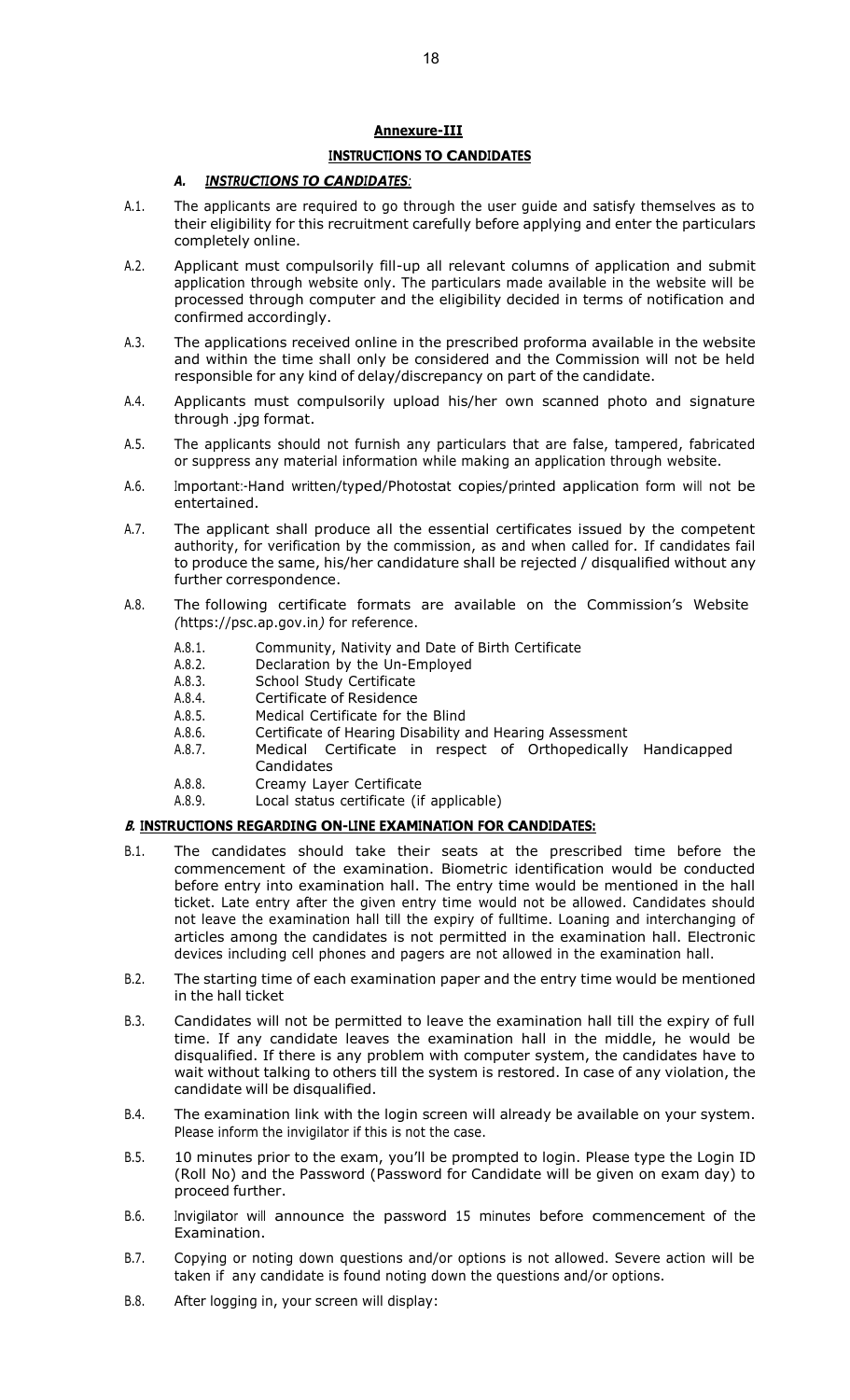\*Profile Information - Check the details & click on "<sup>I</sup> Confirm" or "<sup>I</sup> Deny".

\*Detailed exam instructions - Please read and understand thoroughly.

\*Please click on the "<sup>I</sup> am ready to Begin" button, after reading the instructions.

- B.9. You have to use the mouse to answer the multiple choice type questions with FOUR alternative answers.
- B.10. To answer any numerical answer type question, you need to use the virtual numeric key pad and the mouse.
- B.11. On the online exam question screen, the timer will display the balance time remaining for the completion of exam.
- B.12. The question numbers are color coordinated and of different shapes based on the process of recording your response: White (Square) - For un-attempted questions. Red (Inverted Pentagon) - For unanswered questions. Green (Pentagon) - For attempted questions. Violet (Circle) - Question marked by candidate for review, to be answered later. Violet (Circle with a Tick mark) - Question answered and marked by candidate for review.
- B.13. After answering a question, click the SAVE & NEXT button to save your response and move onto the next question.
- B.14. Click on Mark for Review & NEXT to mark your question for review, and then go to the next question.
- B.15. To clear any answer chosen for a particular question, please click on the CLEAR RESPONSE button.
- B.16. A summary of each section, (i.e. questions answered, not answered, marked for review) is available for each section. You have to place the cursor over the section name for this summary.
- B.17. In case you wish to view a larger font size, please inform the Invigilator. On the Invigilator's confirmation, click on the font size you wish to select. The font size will be visible on the top.
- B.18. You may view INSTRUCTIONS at any point of time during exam, by clicking on the INSTRUCTIONS button on your screen.
- B.19. The SUBMIT button will be activated after <sup>150</sup> Minutes. Please keep checking the timer on your screen.
- B.20. In case of automatic or manual log out, all your attempted responses will be saved. Also, the exam will start from the time where it had stopped.
- B.21. You will be provided a blank sheet for rough work. Do write your Login ID and Password on it. Please ensure that you return it to the invigilator at the end of the exam after tearing only the password from it.
- B.22. Please don't touch the key board as your exam ID will get locked. If your ID gets locked, please inform a nearby invigilator who will help in unlocking your ID and then you can continue with the exam.
- B.23. Please inform the invigilator in case of any technical issues.
- B.24. Please do not talk to or disturb other candidates.
- B.25. In case you are carrying articles other than the admit card, photo identity proof and pen, please leave them outside the exam room.
- B.26. You cannot leave exam room before submitting the paper. Please inform the invigilator if you want to use the wash room.

#### **C. GENERAL INSTRUCTIONS TO CANDIDATES:**

- C.1. If the candidate notices any discrepancy printed on the Hall ticket, as to community, date of birth etc., he/she may immediately bring it to the notice of Commission's officials/Chief Superintendent in the examination centre and necessary corrections can be made in the Nominal Roll, in the Examination Hall against his/her Hall Ticket Number for being verified by the Commission's Office.
- C.2. The candidate should satisfy the Invigilator of his/her identity with reference to the signature and photographs available on the Nominal Rolls and Hall Ticket.
- C.3. The candidates should take their seats at the given time before the commencement of the examination and are not to be allowed after the scheduled time. The time of Examination and entry time would be mentioned in the hall ticket. Late entry after the given entry time would not be allowed. Candidates should not leave the examination hall till the expiry of fulltime.
- C.4. The candidates must note that his/her admission to the examination is strictly provisional. The mere fact that an Admission to the examination does not imply that his/her candidature has been finally cleared by the Commission or that the entries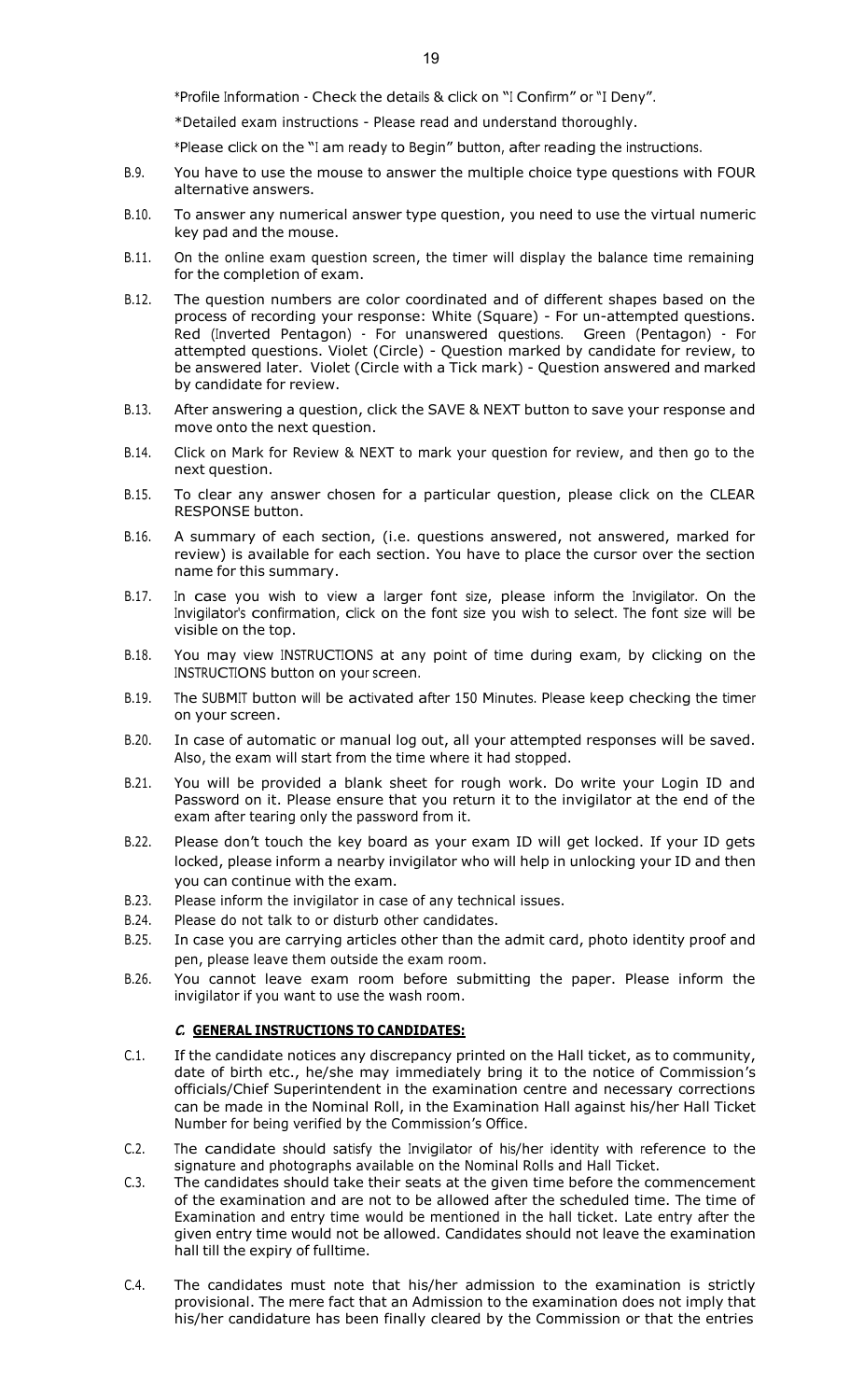made by the candidate in his/her application have been accepted by the Commission as true and correct. The candidates have to be found suitable after verification of original certificates; and other eligibility criteria. The Applicants have to upload his/her scanned recent colour passport photo and signature to the Application Form. Failure to produce the same photograph, if required, at the time of verification, may lead to disqualification. Hence the candidates are advised not to change their appearance till the recruitment process is complete.

- C.5. The candidates are not allowed to bring any Electronic devices such as mobile / cell phones, programmable calculators, tablets, iPad, Bluetooth, pagers, watches or any other computing devices to examination Hall. Loaning and interchanging of articles among the candidates is not permitted in the examination hall and any form of malpractice will not be permitted in the exam hall.
- C.6. The candidates are expected to behave in orderly and disciplined manner while writing the examination. Their candidature will be rejected in case of impersonation/ disorder/ rowdy behaviour during Examination and necessary F.I.R. for this incident will be lodged with concerned Police Station. The Chief Superintendent of the centre is authorized to take spot decision in this matter.
- C.7. Candidates trying to use unfair means shall be disqualified from the selection. No correspondence whatsoever will be entertained from the candidates.
- C.8. The Penal Provisions of Act 25/97 published in the A.P. Gazette No. 35, Part-IV.B Extraordinary dated: 21/08/1997 shall be invoked if malpractice and unfair means are noticed at any stage of the Examination. Action will be taken to penalize as per G.O.Ms.No.385, G.A. (Ser. A) Dept., Dt.18/10/2016.
- C.9. (a) Wherever the candidates are totally blind, they will be provided a scribe to write the examination and 20 minutes extra time is permitted to them per hour. Eligible candidates are also allowed to bring their own scribe after due intimation to the Commission after duly providing the full identification details of the scribe like name, address and appropriate proof of identification.

(b) The applicants shall upload the certificate relating to percentage of disability for considering the appointment of scribe in the examination.

(c) An extra time of 20 minutes per hour is also permitted for the candidates with locomotor disability and CEREBRAL PALSY where dominant (writing) extremity is affected for the extent slowing the performance of function (Minimum of 40% impairment). No scribe is allowed to such candidates.

The candidate as well as the scribe will have to give a suitable undertaking conforming to the rules applicable

- C.10. In case the Hall-Ticket is without photo or too small, he/she should affix a passport size photo on Hall-ticket and appear by duly getting attested by Gazetted Officer. He/she shall handover similar photo for each paper to Chief Superintendent for affixing the same on the Nominal Rolls.
- C.11. The candidate will not be admitted to the examination Hall without procedural formalities.
- C.12. The candidate admission to the Examination is provisional, subject to the eligibility, confirmation/satisfaction of conditions laid down in this notification.
- C.13. The candidates should put his/ her signature and get the signature of the invigilator at the appropriate places in the Nominal Roll or OMR Answer Sheet.
- C.14. Instructions to be followed scrupulously in the Examination Hall.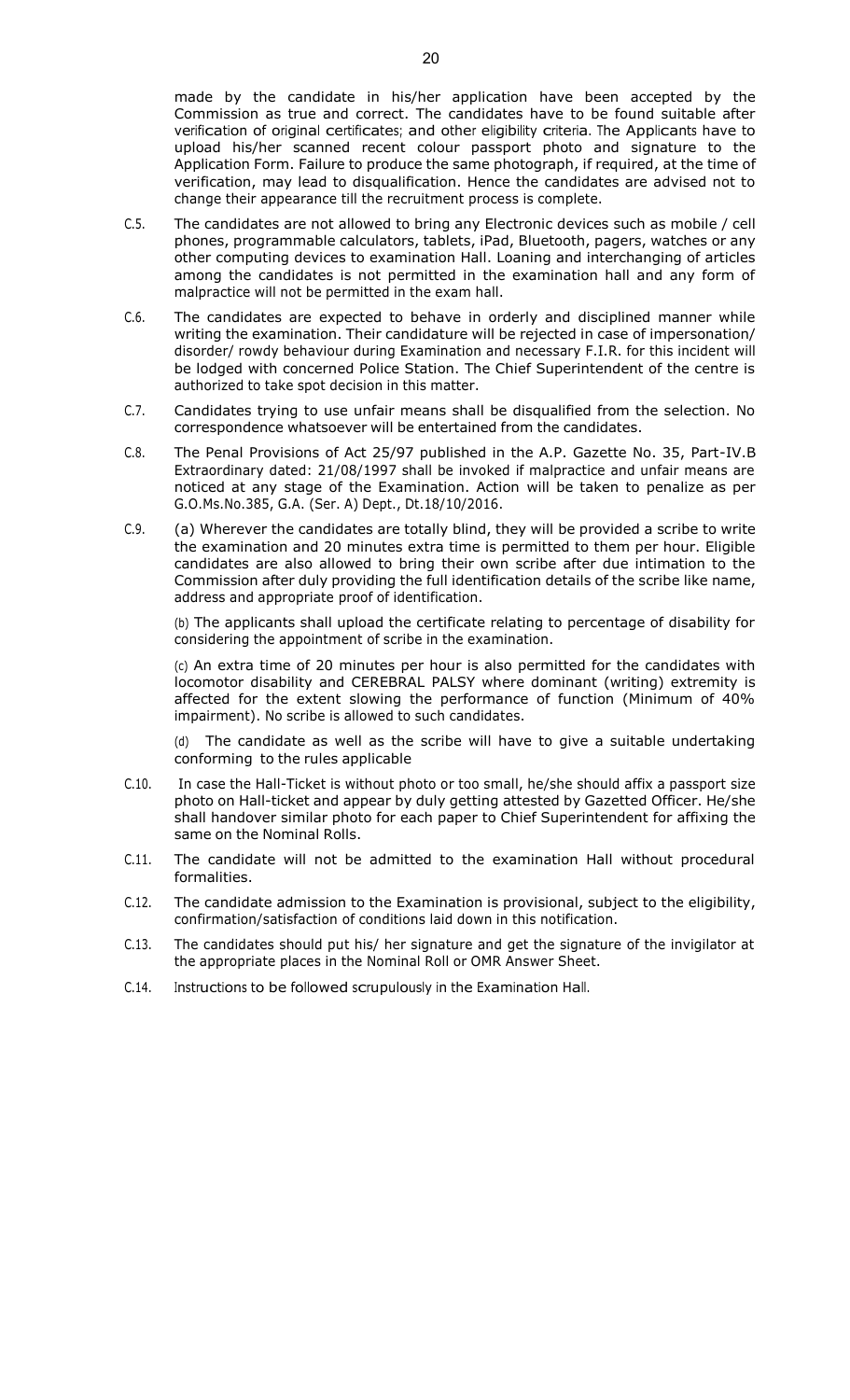#### **ANNEXURE - IV LIST OF SCHEDULED CASTES (Definition 28 of General Rule - 2) SCHEDULE – I**

(Substituted with effect from 27-07-1977 through G.O.Ms.No. 838, G.A. (Services-D) Department, dated 15/12/1977)

- Adi Andhra
- Adi Dravida
- Anamuk
- Aray Mala
- Arundhatiya
- Arwa Mala
- Bariki
- Bavuri
- Beda Jangam, Budga Jangam (In Districts of Hyderabad,Rangareddy, Mahaboobnagar, Adilabad, Nizamabad, Medak, Karimnagar, Warangal, Khammam and Nalgonda)\*
- Bindla
- Byagara, Byagari\*
- Chachati
- Chalavadi
- Chamar, Mochi, Muchi, Chamar-Ravidas, Chamar-Rohidas\*
- Chambhar
- Chandala
- Dakkal, Dokkalwar
- Dandasi
- Dhor
- Dom, Dombara, Paidi, Pano
- Ellamalwar, Yellammalawandlu
- Ghasi, Haddi, Relli, Chachandi
- Godagali, Godagula(in the Districts of Srikakulam, Vizianagaram & Vishakapatnam) \*
- Godari
- Gosangi
- Holeya
- Holeya Dasari
- Jaggali
- Jambuwulu
- Kolupulvandlu, Pambada, Pambanda, Pambala \*
- Madasi Kuruva, Madari Kuruva
- Madiga
- Madiga Dasu, Mashteen
- Mahar
- Mala, Mala Ayawaru \*
- Mala Dasari
- Mala Dasu
- Mala Hannai
- 
- Mala Jangam Mala Masti
- Mala Sale, Netkani
- Mala Sanyasi
- Mang
- Mang Garodi
- Manne
- Mashti
- Matangi
- Mahter
- Mitha Ayyalvar
- Mundala
- Paky, Moti, Thoti
- (Omitted)\*
- Pamidi
- Panchama, Pariah
- Relli
- Samagara
- Samban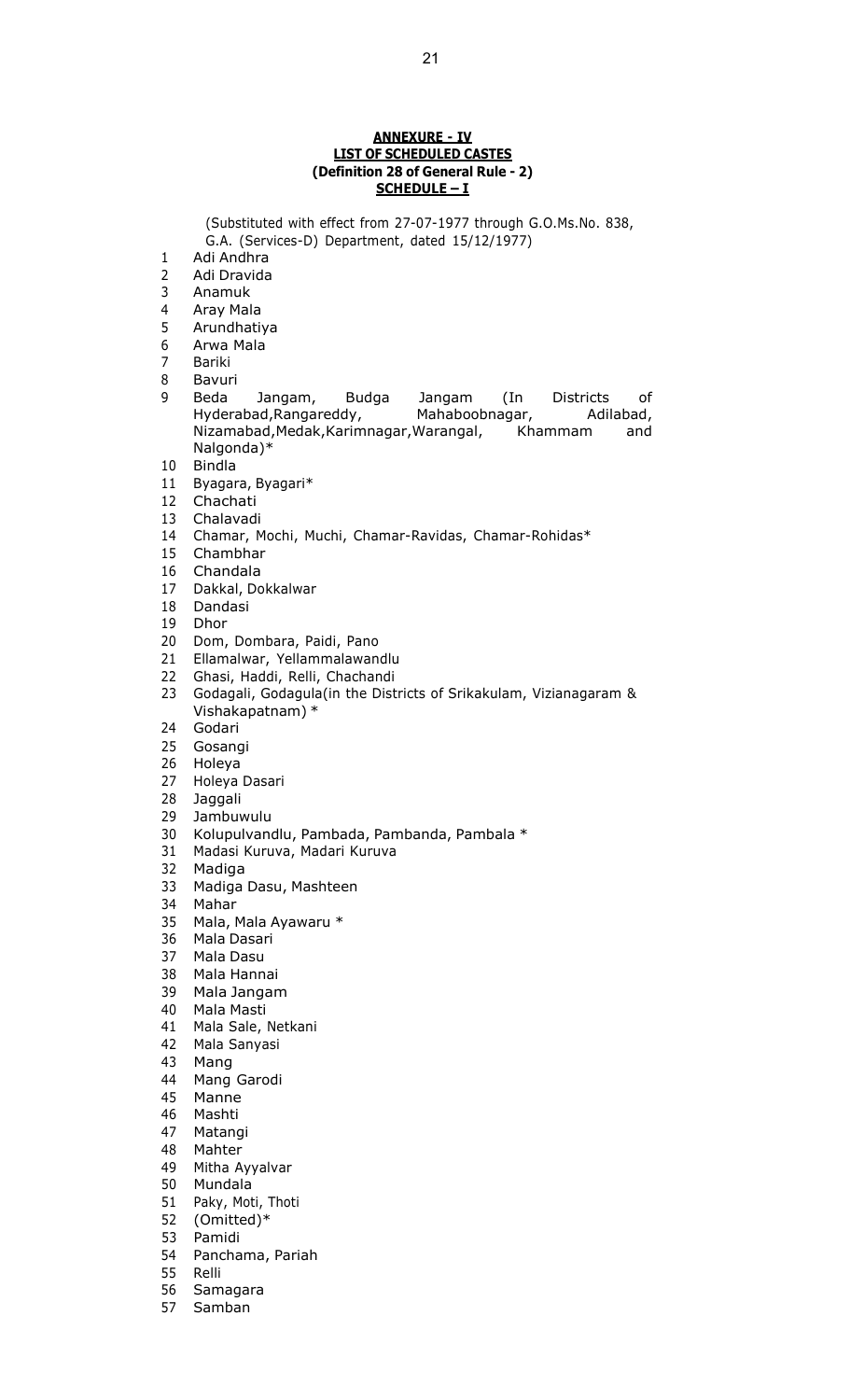- 58 Sapru
- 59 Sindhollu, Chindollu
- 60 Yatala (Srikakulam Dist. Only) Memo No. 8183/CV-1/2006-10 SW (CV-I) Dept., Dt. 31/03/2008
- 61 Valluvan **\* (**Chittoor and Nellore Dist. Only**)** Memo No. 8183/CV-1/2006- 10 SW (CV-I) Dept., Dt. 31/03/2008
- **\*** As for the Constitution (Scheduled Caste) orders (Second Amendment) Act 2002, Act No. 61 of 2002

### **LIST OF SCHEDULED TRIBES**

- 1. Andh, Sadhu Andh \*
- 2. Bagata
- 3. Bhil
- 4. Chanchu (Chenchwar omitted) \*
- 5. Gadabas, Boda Gadaba, Gutob Gadaba, Kallayi Gadaba, Parangi Gadaba, Kathera Gadaba, Kapu Gadaba \*
- 6. Gond, Naikpod, Rajgond, Koitur \*
- 7. Goudu (in the Agency tracts)
- 8. Hill Reddis
- 9. Jatapus
- 10. Kammara
- 11. Kattunayakan
- 12. Kolam, Kolawar \*
- 13. Konda Dhoras, Kubi \*
- 14. Konda Kapus
- 15. Konda Reddis
- 16. Kondhs, Kodi, Kodhu, Desaya Kondhs, Dongria Kondhs, Kuttiya Konds, Tikiria Khondhs, Yenity Khondhs, Kuvinga \*
- 17. Kotia, Bentho Oriya, Bartika, Dulia, Holva, Sanrona, Sidhopaiko (Dhulia,Paiko,Putiya- omitted \*)
- 18. Koya, Doli Koya, Gutta Koya, Kammara Koya, Musara Koya, Oddi Koya, Pattidi Koya, Rajah, Rasha Koya, Lingadhari Koya (Ordinary), Kottu Koya, Bhine Koya, Raj Koya (Goud-omitted \*)
- 19. Kulia
- 20. Malis (excluding Adilabad, Hyderabad, Karimnagar, Khammam, Mahabubnagar, Medak, Nalgonda, Nizamabad and Warangal District)
- 21. Manna Dhora
- 22. Nayaks (in the Agency tracts)
- 23. Mukha Dhora, Nooka Dhora
- 24. Pardhan
- 25. Porja, Parangi Perja
- 26. Reddi Dhoras
- 27. Rona, Rena
- 28. Savaras, Kapu Savaras, Maliya Savaras, Khutto Savaras
- 29. Sugalis, Lambadis, Banjara \*
- 30. Thoti (in Adilabad, Hyderabad, Karimnagar, Khammam, Mahabubnagar, Medak, Nalgonda, Nizamabad and Warangal Districts)
- 31. Valmiki (in the Scheduled Areas of Vishakapatnam, Srikakulam, Vizianagaram, East Godavari and West Godavari Districts \*)
- 32. Yenadis, Chella Yenadi, Kappala Yenadi, Manchi Yenadi, Reddi Yenadi \*
- 33. Yerukulas, Koracha, Dabba Yerukula, Kunchapuri Yerukula, Uppu Yerukula \*
- 34. Nakkala Kurivikaran (Nakkala A.P. Gazette, Part III (B) Central Acts ordinance and Regulations Issue No. 05 Dt. 02/10/2003 )
- 35. Dhulia, Paiko, Putiya (in the districts of Vishakapatnam, Vizianagaram \*)As for the Scheduled Castes and Scheduled Tribes Orders (Amendment) Act 2002, Act No. 10 of 2003

#### **LIST OF SOCIALLY AND EDUCATIONALLY BACKWARD CLASSES**

(Amended from time to time as on 31/08/2007)

### **GROUP- A**

Aboriginal Tribes, Vimuktha Jathis, Nomadic and Semi Nomadic Tribes etc.,

- 1. Agnikulakshatriya, Palli, Vadabalija, Besta, jalari, Gangavar, Gangaputra, Goondla, Vanyakulakshatriya (Vannekapu, Vannereddi, Pallikapu, Pallireddy Neyyala and Pattapu) \*Mudiraj / Mutrasi / Tenugollu, The G.O. Ms.No. 15 BCW(C2) Dept., dt. 19/02/2009 is suspended. Hence the inclusion of Mudiraj / Mutrasi / Tenugollu is suspended) vide Hon'ble A.P. High Court orders in WP No. 2122/2009 dated: 29-04- 2009.
- 2. Balasanthu, Bahurupi
- 3. Bandara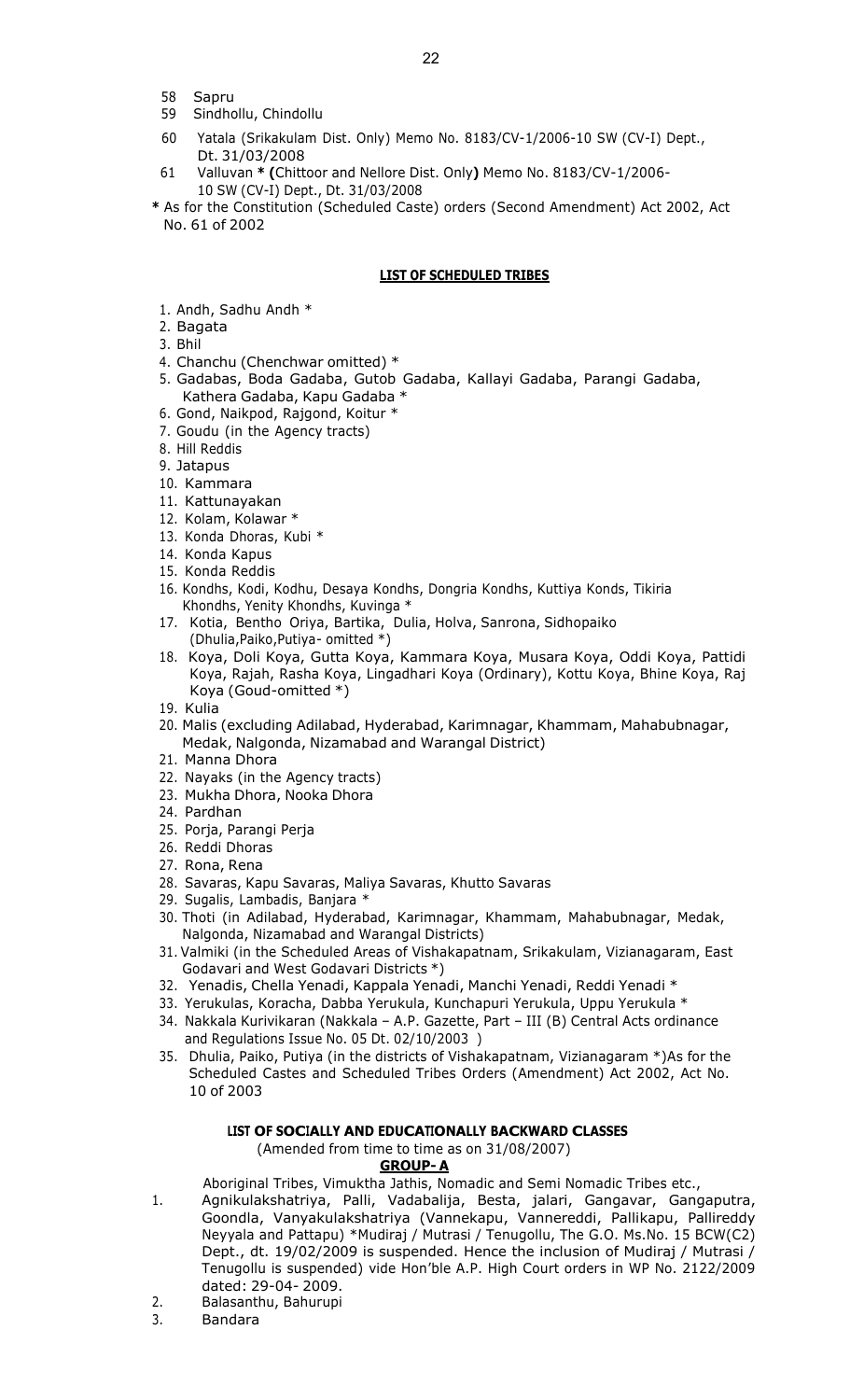- 4. Budabukkala
- 5. Rajaka (Chakali Vannar)
- 6. Dasari (formerly engaged in bikshatana) (amended vide G.O.Rt.No. 32, BCW(M1) Department, dated 23/02/1995)
- 7. Dommara
- 8. Gangiredlavaru
- 9. Jangam (whose traditional occupation is begging)
- 10. Jogi
- 11. Katipapala
- 12. Korcha
- 13. Lambada or Banjara in Telangana Area (deleted and included in S.T. list vide G.O.Ms.No. 149, SW, dated 3/5/1978)
- 14. Medari or Mahendra
- 15. Mondivaru, Mondibanda, Banda
- 16. Nayee Brahmin (Mangali), Mangala and Bajantri (amended vide G.O.Ms.No. 1, BCW(M1) Department, dated 6/1/1996)
- 17. Nakkala (Deleted vide G.O. Ms. No. 21, BCW(C2) Dept., Dt. 20/06/2011)
- 18. Vamsha Raj (amended vide G.O.Ms.No. 27, BCW(M1) Department, dated 23/06/1995 deleting the Original name Pitchiguntla)
- 19. Pamula
- 20. Pardhi (Mirshikari)
- 21. Pambala
- 22. Peddammavandlu, Devaravandlu, Yellammavandlu, Mutyalammavandlu (Dammali, Dammala, Dammula, Damala Castes confined to Srikakulam dist. Vide G.O.Ms. No.: 9 BCW(C2) Dept., Dt. 9/04/2008)
- 23. Veeramushti (Nettikotala), Veera bhadreeya (Amended vide G.O. Ms. No. 62, BCW (M1) Dept., Dt. 10/12/1996)
- 24. Valmiki boya (Boya, Bedar, Kirataka, Nishadi, Yellapi, Pedda Boya) Talayari and Chunduvallu(G.O.Ms. No. 124, SW, Dt. 24.06.85) Yellapi and Yellapu are one and the same amended vide G.O. Ms. No. 61, BCW(M1) Dept., Dt. 05.12.1996)
- 25. Yerukalas in Telangana area (deleted and included in the list of S.Ts)
- 26. Gudala
- 27. Kanjara Bhatta
- 28. Kalinga (Kinthala deleted vide G.O.Ms. No. 53, SW, Dt. 07.03.1980)
- 29. Kepmare or Reddika
- 30. Mondipatta
- 31. Nokkar
- 32. Pariki Muggula
- 33. Yata
- 34. Chopemari
- 35. Kaikadi
- 36. Joshinandiwalas
- 37. Odde (Oddilu, Vaddi, Vaddelu)
- 38. Mandula (Govt. Memo No. 40-VI/70-1, Edn., Dt. 10.02.1972)
- 39. Mehator (Muslim) (Govt. Memo No. 234-VI/72-2, Edn., Dt. 05.07.1972).
- 40. Kunapuli (Govt. Memo No. 1279/P1/74-10, E&SW, Dt. 03.08.1975)
- 41. Patra (included in G.O. Ms. No. 8, BCW(C2) Dept., Dt. 28.08.2006)
- 42. kurakula of Srikakulam, Vizianagaram and Visakhapatnam Districts only. Included vide in G.O.MS.No. 26 BC W (C2) Dept., Dt. 4/07/08
- 43. Pondara of Srikakulam, Vizianagaram, and Visakhapatnam Districts only. Included vide G.O.MS.No. 28 BC W (C2) Dept., Dt. 4/07/08
- 44. Samanthula, Samantha, sountia, Sauntia of Srikakulam District only. Included vide G.O.MS.No. 29 BC W (C2) Dept., Dt. 4/07/08
- 45. pala-Ekari, Ekila, Vyakula, Ekiri, Nayanivaru, Palegaru, Tolagari, Kavali of Chittor, Cuddapah, Kurnool, Anantapur, Nellore, Hyderabad and Rangareddy Districts only. Included Vide G.O. MS. No. <sup>23</sup> B.C. W (C2) Dept., Dt. 4/07/08
- 46. Rajannala, Rajannalu of Karimnagar, Warangal, Nizamabad and Adilabad Districts only. (included in vide G.O.Ms. No. 44 B.C.W(C2) Dept., Dt.07/08/2008).
- 47. Bukka Ayyavars, Included vide G.O.Ms.No. <sup>6</sup> Backward Classes Welfare (C2) Dept., dt. 19/02/2009.
- 48. Gotrala, Included vide G.O.Ms.No. <sup>7</sup> Backward Classes Welfare (C2) Dept., dt. 19/02/2009. The area of operation shall be confined to Telangana Region only.
- 49. Kasikapadi / Kasikapudi, Included vide G.O.Ms.No. <sup>8</sup> Backward Classes Welfare (C2) Dept., dt. 19/02/2009. The area of operation shall be confined to Hyderabad, Rangareddy, Nizamabad, Mahaboobnagar and Adilabad Districts of Telangana Region only.
- 50. Siddula, Included vide G.O.Ms.No. <sup>9</sup> Backward Classes Welfare (C2) Dept., dt. 19/02/2009. The area of operation shall be confined to Telangana Region only.
- 51. Sikligar / Saikalgar, Included vide G.O.Ms.No. <sup>10</sup> Backward Classes Welfare (C2) Dept., dt. 19/02/2009.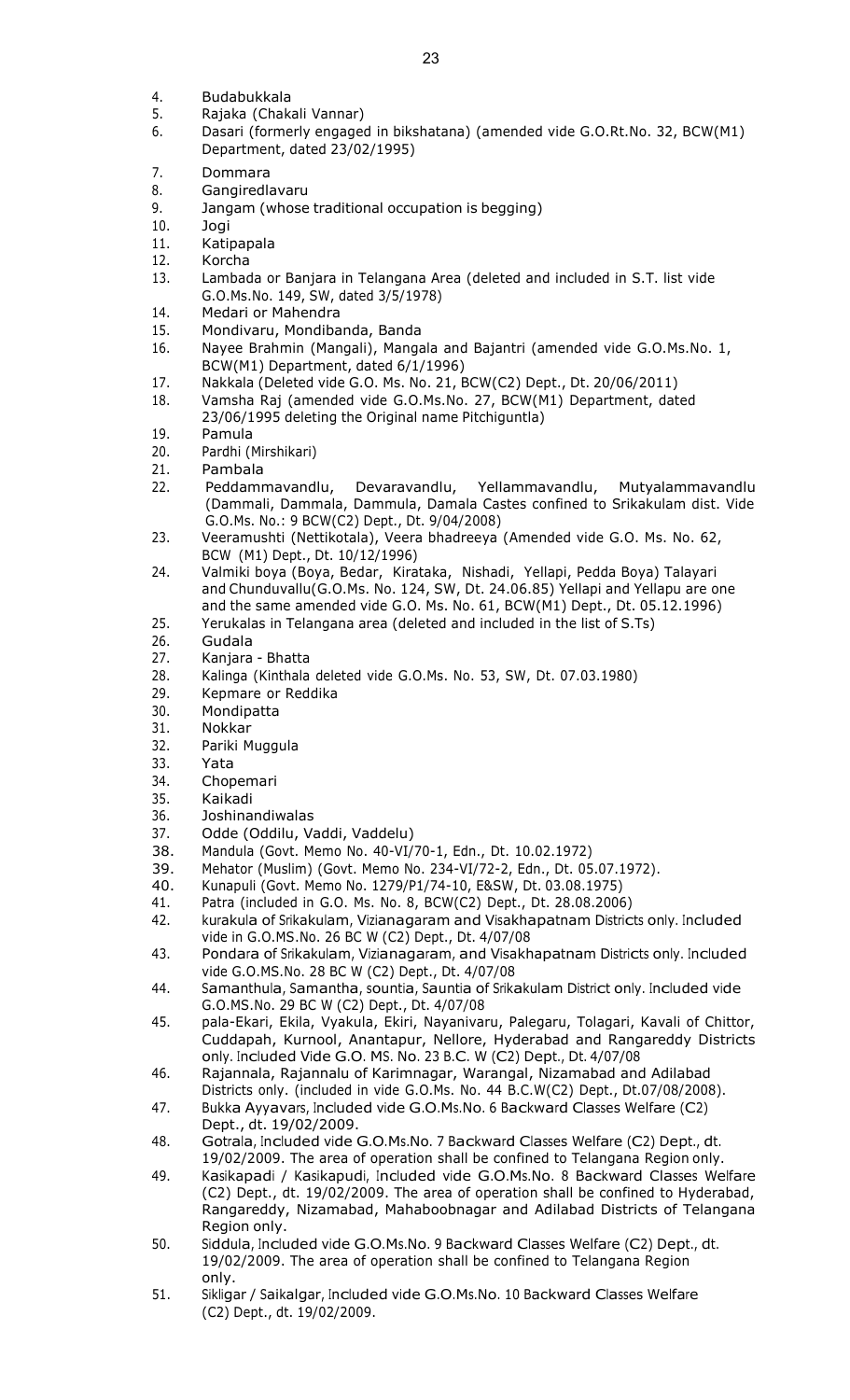- 52. Poosala included vide G.O. Ms.No. 16 Backward Classes Welfare (C2) Dept., dt.
- 19/02/2009. 53. Aasadula / Asadula, included vide G.O. Ms. No. 13, Backward Classes Welfare (C2) Dept., Dt. 27/05/2011. The area of operation shall be confined to East Godavari and West Godavari Districts only.
- 54. Keuta/Kevuto/Keviti, included vide G.O. Ms. No. 15, Backward Classes Welfare (C2) Dept., Dt. 27/05/2011. The area of operation shall be confined to Srikakulam District only.

### **Group-B (Vocational)**

- 1. Achukatlavandlu in the Districts of Visakhapatnam and Guntur confined to Hindus only as amended vide G.O. Ms. No. 8, BCW(C2) Dept., Dt. 29.03.2000
- 2. Aryakshatriya, Chittari , Giniyar, Chitrakara, Nakshas (Muchi Telugu Speaking deleted vide G.O. Ms. No. 31, BCW (M1) Dept., 11.06.1996)
- 3. Devanga
- 4. Goud (Ediga) Gouda (Gamella) Kalalee, Goundla, Settibalija of Vishaphapatnam, East Godavari, West Godavari and Krishna Districts and Srisayana (Segidi) – (amended vide G.O. Ms. No. 16, BCW (A1) Dept., dt. 19.06.1997
- 5. Dudekula, Laddaf, Pinjari or Noorbash
- 6. Gandla, Telikula, Devatilakula (Amended vide G.O. Ms. No. 13, BCW(A1) Dept., dt. 20.05.1997)
- 7. Jandra
- 8. Kummara or Kulala, Salivahana (Salivahana added vide G.O. Ms. No. 28, BCW(M1) Dept., 24.06.1995)
- 9. Karikalabhakthulu, Kaikolan or Kaikala (Sengundam or Sengunther)
- 10. Karnabhakthulu
- 11. Kuruba or Kuruma
- 12. Nagavaddilu
- 13. Neelakanthi
- 14. Patkar (Khatri)
- 15. Perika (Perikabalija, Puragirikshatriya)
- 16. Nessi or Kurni
- 17. Padmasali (Sali, Salivan, Pattusali, Senapathulu, Thogata Sali)
- 18. Srisayana ((**sagidi**)- deleted and added to Sl.No. 4 of Group-B)
- 19. Swakulasali
- 20. Thogata, Thogati or Thogataveerakshtriya
- 21. Viswabrahmin, Viswakarma (Ausula or Kamsali, Kammari, Kanchari Vadla or Vadra or Vadrangi and Silpis) (Viswakarma added vide G.O. Ms. No. 59 BCW(M1) Dept., Dt. 06.12.1995)
- 22. Kunchiti, Vakkaliga, Vakkaligara, Kunchitiga of Anantapur Dist. Only vide G.O. Ms.No. 10 BCW(C-2) Dept., Dt. 9-04-2008
- 23. Lodh, Lodhi, Lodha of Hyderabad, Rangareddy, Khammam and Adilabad Districts only. Included in Vide G.O.MS.No. <sup>22</sup> BC W (C2) Dept., Dt. 4/07/08
- 24. Bondili (included in vide G.O.Ms. No. 42, B.C.W(C2) Dept., Dt.07/08/2008)
- 25. Are Marathi, Maratha(Non-Brahmins), Arakalies and Surabhi Natakalavallu. (included in vide G.O.Ms. No. 40, B.C.W(C2) Dept., Dt.07/08/2008)
- 26. Neeli (included in vide G.O.Ms. No. 43, B.C.W(C2) Dept., Dt.07/08/2008).
- 27. Budubunjala/Bhunjwa/Bhadbhunja, included vide G.O.Ms. No. 11, Backward Classes Welfare (C2) Dept., Dt. 27/05/2011. The area of operation shall be confined to Hyderabad and Ranga Reddy District only.
- 28. Gudia/Gudiya, included vide G.O.Ms. No. 14, Backward Classes Welfare (C2) Dept., Dt. 27/05/2011. The area of operation shall be confined to Srikakulam, Vizianagaram and Vishakhapatnam, district only.

#### **GROUP – C**

# **Scheduled Castes converts to Christianity and their progeny (Substituted in G.O.Ms.No.159, G.A.(Ser.D) Dept., dt. 02/04/1981)**

#### **GROUP – D (Other Classes)**

- 1. Agaru
- 2. Are-Katika, Katika, Are-Suryavamsi(Are-Suryavamsi added vide G.O. Ms. No. 39, B.C. W(C2) Dept., Dt. 7/08/08)
- 3. Atagara
- 4. Bhatraju
- 5. Chippolu (Mera)
- 6. Gavara
- 7. Godaba
- 8. Hatkar
- 9. Jakkala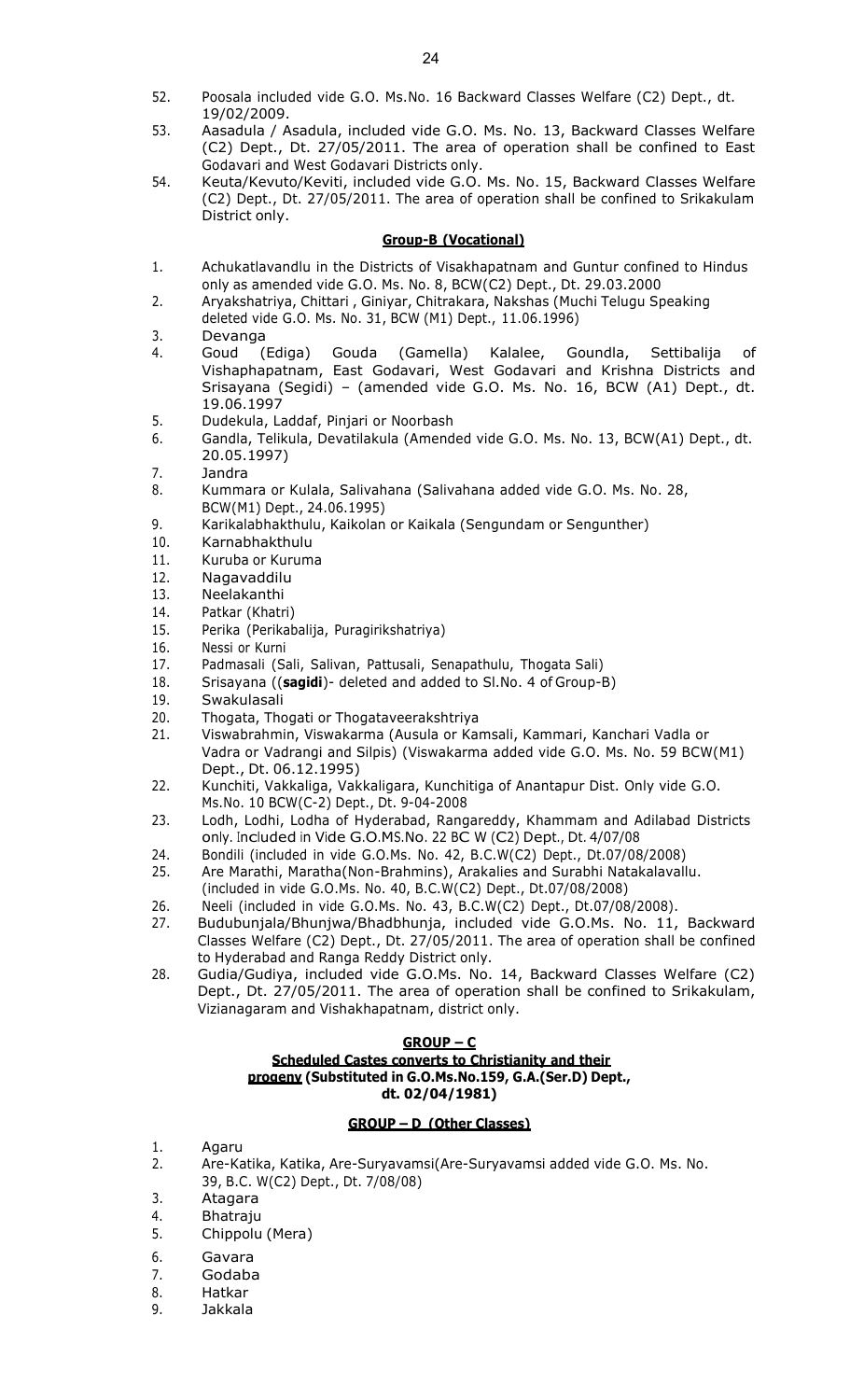- 10. Jingar
- 11. Kandra
- 12. Kosthi
- 13. Kachi
- 14. Surya Balija, (Kalavanthulu) Ganika (amended vide G.O.Ms. No. 20, BCW(P2) Dept., Dt. 19.07.1994)
- 15. Krishanabalija (Dasari, Bukka)
- 16. Koppulavelama
- 17. Mathura
- 18. Mali (Bare, Barai, Marar and Tamboli of all Districts of Telangana Region added as synonyms vide G.O. Ms. No. 3, BCW(C2) Dept., Dt. 09.01.2004 and G.O. Ms. No. 45, B.C.W(C2) Dept., Dt.07/08/2008)
- 19. Mudiraj / Mutrasi / Tenugollu.
- 20. Munnurukapu (Telangana)
- 21. Nagavamsam (Nagavamsa) vide G.O.Ms.No. 53, BC Welfare Dept., dated:19/09/1996
- 22. Nelli(deleted vide G.O.Ms. No. 43, B.C.W(C2) Dept., Dt.07/08/2008)
- 23. Polinativelmas of Srikakulam and Visakhapatnam districts
- 24. deleted vide G.O. Ms.No. 16 Backward Classes Welfare (C2) Dept., dt. 19/02/2009
- 25. Passi
- 26. Rangrez or Bhavasarakshtriya
- 27. Sadhuchetty
- 28. Satani (Chattadasrivaishnava)
- 29. Tammali (Non-Brahmins) (Shudra Caste) whose traditional occupation is playing musical instruments, vending of flowers and giving assistance in temple service but not Shivarchakars. Included vide G.O. Ms. No. 7, Backward Classes Welfare (C2) Dept., Dt. 19/02/2011).
- 30. Turupukapus or Gajula kapus {… the words "of Srikakulkam, Vizianagaram and Vishakapatnam Districts" were deleted vide G.O.Ms.No. 62, Backward Classes Welfare (C2) Dept., dt. 20/12/2008 and G.O. Ms.No. 19 Backward Classes Welfare (C2) Dept., dt. 19/02/2009} who are subject to Social customs or divorce and remarriage among their women (G.O. Ms. No. 65, E&SW, dt. 18.02.1994)
- 31. Uppara or Sagara
- 32. Vanjara (Vanjari)
- 33. Yadava (Golla)
- 34. Are, Arevallu and Arollu of Telangana District (Included vide G.O.Ms.No. 11, Backward Classes Welfare (C-2) Department, dt. 13/5/2003 and G.O.Ms. No. 41, B.C.W(C2) Dept., Dt.07/08/2008)
- 35. Sadara, Sadaru of Anantapur Dist. Only vide G.O.Ms.No. 11 BCW (C-2) Dept., Dt. 9- 04-2008
- 36. Arava of Srikakulam District only. Included in vide G.O. MS. No. <sup>24</sup> BC W (C2) Dept., Dt. 4/07/08
- 37. Ayyaraka, of Srikakulam, Vizianagaram, Visakhapatnam, East Godavari, West Godavari, Krishna, Guntur, Khammam and Warangal Districts only. Included in videG.O. MS. No. 25 BC W (C2) Dept., Dt. 4/07/08
- 38. Nagaralu of Srikakulam, Vizianagaram, Visakhapatnam, Krishna, Hyderabad and Rangareddy Districts only. Included in vide G.O. MS. No. <sup>27</sup> BC W (C2) Dept., Dt. 4/07/08
- 39. Aghamudian, Aghamudiar, Agamudivellalar and Agamudimudaliar including Thuluva Vellalas of Chittoor, Nellore, Kurnool, Anantapur, Hyderabad and Rangareddy Districts only. Included in vide G.O. MS. No. <sup>20</sup> BC W (C2) Dept., Dt. 4/07/08.
- 40. Beri Vysya, Beri Chetty of Chittoor, Nellore and Krishna Districts only. Included in vide G.O. MS. No. 21 BC W (C2) Dept., Dt. 4/07/08
- 41. Atirasa included vide G.O. Ms.No. 5 Backward Classes Welfare (C2) Dept., dt. 19/02/2009. The area of operation shall be confined to East Godavari and West Godavari Districts only.
- 42. Sondi / Sundi included vide G.O. Ms.No. 11 Backward Classes Welfare (C2) Dept., dt. 19/02/2009.
- 43. Varala included vide G.O. Ms.No. 12 Backward Classes Welfare (C2) Dept., dt. 19/02/2009. The area of operation shall be confined to Telangana region only.
- 44. Sistakaranam included vide G.O. Ms.No. 13 Backward Classes Welfare (C2) Dept., dt. 19/02/2009.
- 45. Lakkamari Kapu included vide G.O. Ms.No. 14 Backward Classes Welfare (C2) Dept., dt. 19/02/2009. The area of operation shall be confined to Telangana region only.
- 46. Veerashaiva Lingayat/Lingabalija, included vide G.O. Ms.No. 22 Backward Classes Welfare (C2) Dept., dt. 28/02/2009.
- 47. Kurmi, included vide G.O.Ms. No. 12, Backward Classes Welfare (C2) Dept., Dt.